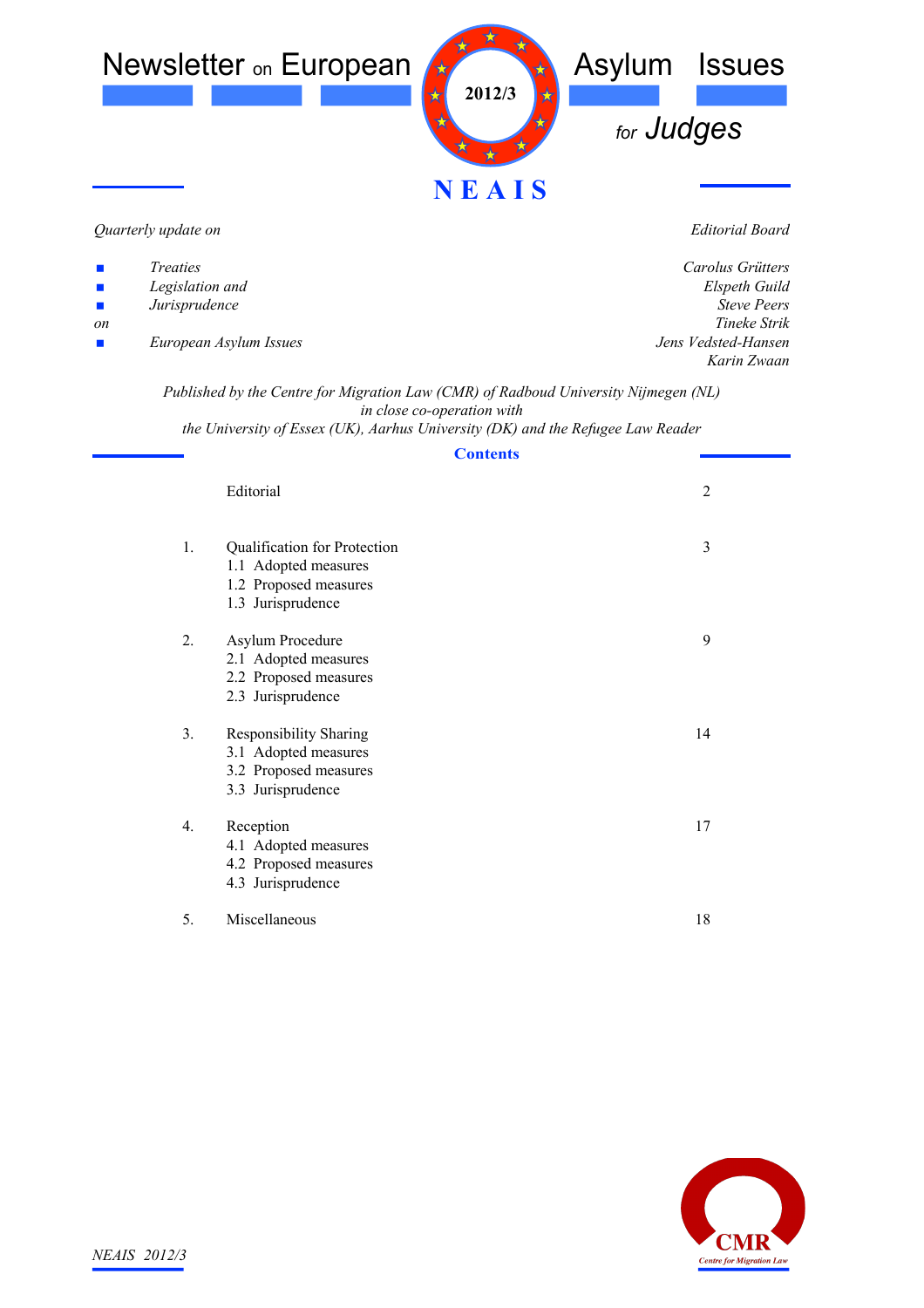#### **Editorial**

**Welcome** to the third edition of NEAIS: a Newsletter on European Asylum Issues. This newsletter is designed for judges who need to keep up to date with European developments in the area of asylum. NEAIS contains European legislation and jurisprudence on four central themes regarding asylum:

(1) qualification for protection,

- (2) procedural safeguards,
- (3) responsibility sharing and
- (4) reception conditions of asylum seekers.

On each theme NEAIS provides a list of:

- (a) measures already adopted,
- (b) measures in preparation and
- (c) relevant jurisprudence.

On all other issues regarding Migration we would refer the reader to the other newsletter: NEMIS, the Newsletter on European Migration Issues.

#### **Judgments**

We would like to draw your attention to some recent judgments.

In **Y. and Z.** (C-71/11 and C-99/11 of 5 Sept. 2012 on the Qualification Dir.) the CJEU holds that only certain forms of severe interference with the right to freedom of religion may constitute an act of persecution requiring the competent authorities to grant refugee status. Subsequently, the CJEU states that the severity of the measures and sanctions adopted determines whether this should be regarded as persecution. Finally the CJEU holds that, where it is established that, upon return the person concerned will engage in a religious practice which will expose him to a real risk of persecution, he should be granted refugee status. In assessing an application for refugee status on an individual basis, the national authorities cannot reasonably expect the applicant to abstain from the manifestation or practice of certain religious acts.

In **CIMADI** & **GISTI** (C-179/11 of 27 Sept. 2012 on the Reception Conditions Dir.) the CJEU makes clear that the minimum conditions for the reception of asylum seekers, on the basis of the Reception Conditions Dir., have to be granted to any asylum seeker even if a Member State decides, under Dublin II, to call upon another Member State to take responsibility for examining the application for asylum.

In **Singh v. Belgium** (App.nr. 33210/11 of 2 October 2012 on art. 3 and 13 ECHR) the ECtHR considered the claim to the risk of chain refoulement to Afghanistan as 'arguable' so that the examination by the Belgian authorities would have to comply with the requirements of ECHR art. 13, including close and rigorous scrutiny and automatic suspensive effect. The examination of the applicants' asylum case was held to be insufficient, since neither the first instance nor the appeals board had sought to verify the authenticity of the documents presented by the applicants with a view to assessing their possible risk of ill-treatment in case of deportation.

#### **Input from judges**

The more national jurisprudence the editors receive from judges, the more relevant this newsletter will become. You are therefore more than welcome to provide us with your judgments, regarding the relevant interpretation of EU on legal instruments. Do feel free to forward this newsletter to any colleagues you think might be interested. Please contact us if you have any inquiries.

Nijmegen, 2 November 2012, Carolus Grütters & Tineke Strik

-.-.-

website http://cmr.jur.ru.nl/neais/ subscribe email to c.grutters $(\partial_i)$ ur.ru.nl ISSN 2213-249X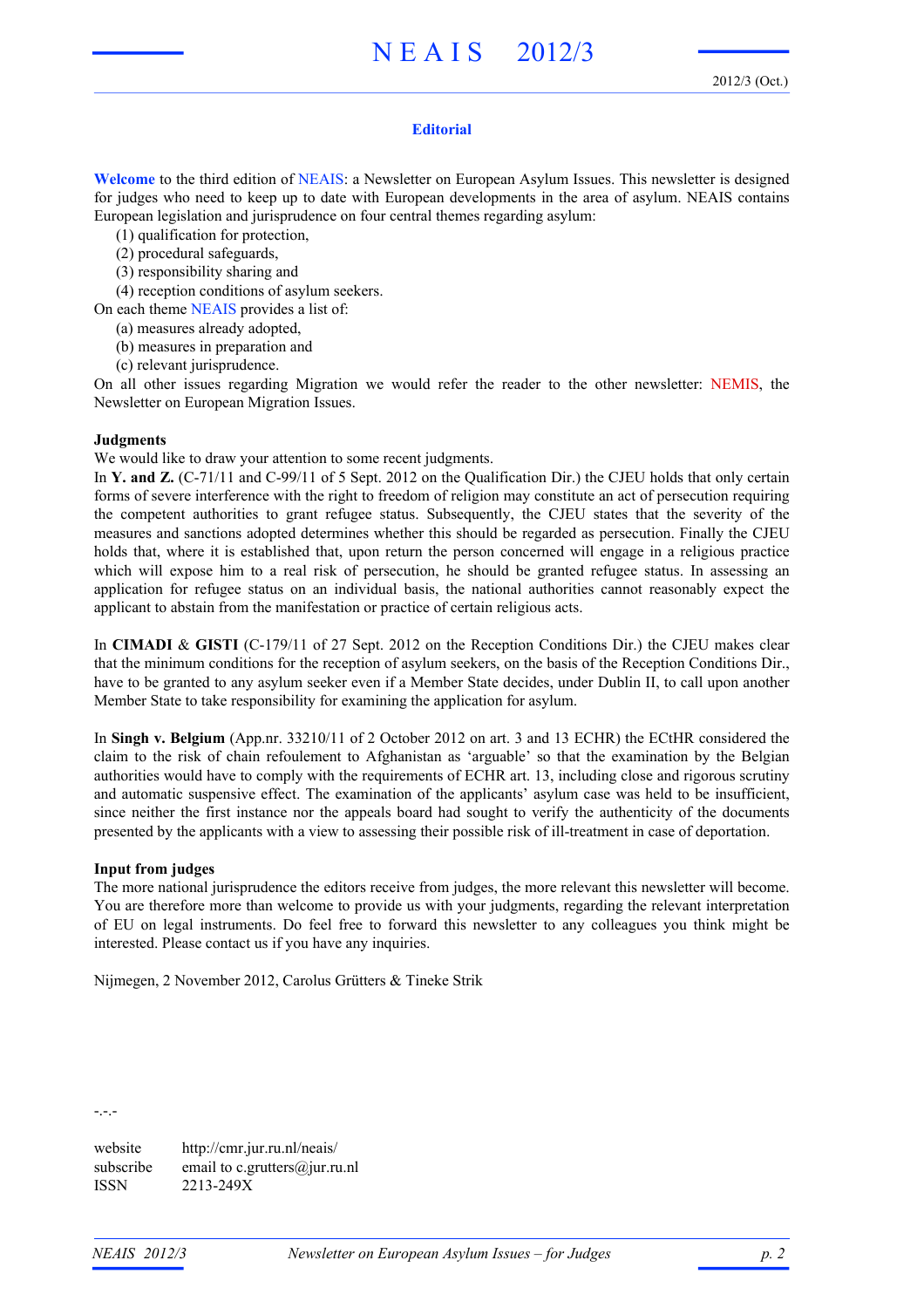[impl. date: 10 Oct. 2006]

2012/3 (Oct.)

## **1 Qualification for Protection**

*1.1 Qualification for Protection: Adopted Measures*

## **Directive 2011/95**

*Qualification for protection-2*

- OJ 2011 L 337/9 UK, IRL opt out **\*** [impl. date: Dec. 2013]
- **\*** Recast of Dir. 2004/83

## **Directive 2004/83**

*Qualification for protection-1*

- OJ 2004 L 304/12 **\***
- **\*** Revised by Dir. 2011/95
- CJEU C-71/11 and C-99/11, *Y. and Z.* [5 Sep. 2012]
- CJEU C-57/09 & C-101/09, *B. and D.* [9 Nov. 2010]
- CJEU C-31/09, *Bolbol* [17 June 2010]
- CJEU C-175/08, *Abdullah a.o.* [2 Mar. 2010]
- CJEU C-465/07, *Elgafaji* [17 Feb. 2009]
- CJEU C-285/12, *Diakite* [pending]
- CJEU C-201/12, *X v. The Netherlands* [pending]
- CJEU C-364/11, *El Kott a.o.* [pending]
- CJEU C-277/11, *M.M.* [pending]

## **Directive 2001/55**

*Temporary Protection*

OJ 2001 L 212/12 **\***

# **ECHR art. 3 (qual.)**

*European Convention for the Protection of Human Rights and Fundamental Freedoms and its Protocols*

ETS 005 **\*** ECtHR Ap.no. 33809/08, *Labsi v. Slovakia* [15 May 2012] ECtHR Ap.no. 52077/10, *S.F. v. Sweden* [15 May 2012] ECtHR Ap.no. 24027/07, *Babar Ahmad v. UK* [10 Apr. 2012] ECtHR Ap.no. 27765/09, *Hirsi v. Italy* [23 Feb. 2012] ECtHR Ap.no. 8139/09, *Othman v. UK* [17 Jan. 2012] ECtHR Ap.no. 23505/09, *N. v. Sweden* [20 July 2010] ECtHR Ap.no. 25904/07, *N.A. v. UK* [17 July 2008] ECtHR Ap.no. 1948/04, *Salah Sheekh v. Netherlands* [11 Jan. 2007] ECtHR Ap.no. 24245/03, *D. v. Turkey* [22 June 2006] ECtHR Ap.no. 2345/02, *Said v. Netherlands* [5 July 2005] ECtHR Ap.no. 25964/94, *Venkadajalasarma* [17 Feb. 2004] ECtHR Ap.no. 40035/98, *Jabari v. Turkey* [11 July 2000] ECtHR Ap.no. 24573/94, *H.L.R. v. France* [27 Apr. 1997] ECtHR Ap.no. 13163/87, *Vilvarajah v. UK* [30 Oct. 1991] [impl. date: 1950] **\*** art. 3: Prohibition of Torture, Inhuman or Degrading Treatment or Punishment

#### ECtHR Ap.no. 15576/89, *Cruz Varas v. Sweden* [20 Mar. 1991] **CAT art. 3**

*UN Convention against Torture and other Cruel, Inhuman or Degrading Treatment or Punishment* 1465 UNTS 85 **\*** [impl. date: 1984]

- **\*** art. 3: Protection against Refoulement
- CAT 379/2009, *Bakatu-Bia v. Sweden* [3 June 2011]
- CAT 373/2009, *M.A. and L.G. v. Sweden* [19 Nov. 2010]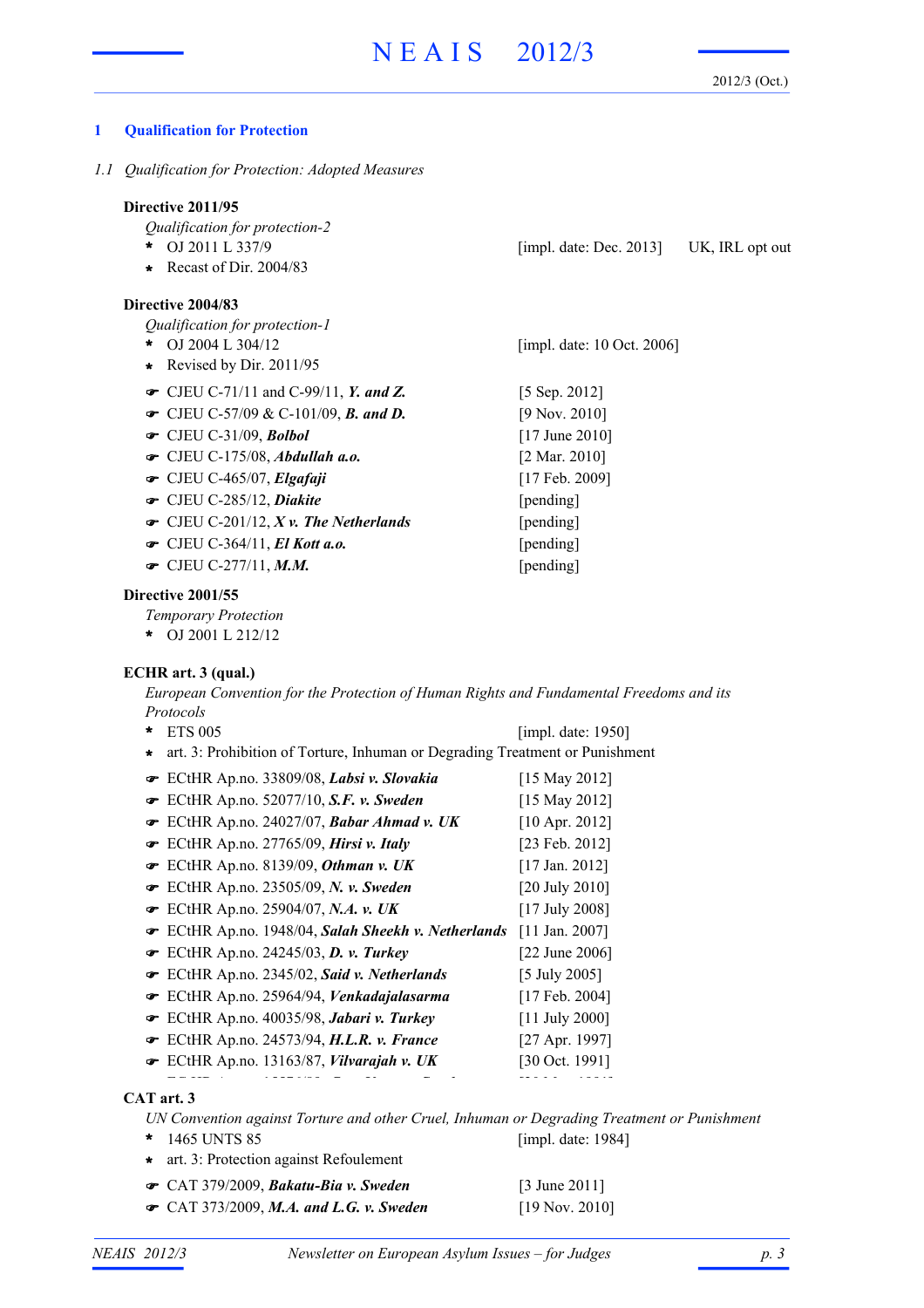#### *(Qualification for Protection: Adopted Measures)*

2012/3 (Oct.)

| • CAT 300/2006, A.T. v. France                  | $[11$ May 2007]           |
|-------------------------------------------------|---------------------------|
| $\bullet$ CAT 281/2005, E.P. v. Azerbaijan      | $[1$ May 2007]            |
| $\bullet$ CAT 279/2005, C.T. and K.M. v. Sweden | $[22 \text{ Jan. } 2007]$ |
| $\bullet$ CAT 233/2003, Agiza v. Sweden         | [20 May 2005]             |
| $\bullet$ CAT 43/1996, Tala v. Sweden           | $[15$ Nov. 1996]          |

- *1.2 Qualification for Protection: Proposed Measures*
	- **\*** nothing to report

*New*

*1.3 Qualification for Protection: Jurisprudence*

# **1.3.1 CJEU Judgments on Qualification for Protection**

- CJEU C-71/11 and C-99/11, *Y. and Z.*, [5 Sep. 2012]
- \* interpr. of Dir. 2004/83 on *Qualification for protection-1* : art. 2(c) and 9(1)(a)
- ref. from 'Bundesverwaltungsgericht' (Germany) **\***
- *1. Articles 9(1)(a) QD means that not all interference with the right to freedom of religion which infringes Article 10(1) EU Charter is capable of constituting an 'act of persecution' within the meaning of that provision of the QD;* **\***

*– there may be an act of persecution as a result of interference with the external manifestation of that freedom, and*

*– for the purpose of determining whether interference with the right to freedom of religion which infringes Article 10(1) EU Charter may constitute an 'act of persecution', the competent authorities must ascertain, in the light of the personal circumstances of the person concerned, whether that person, as a result of exercising that freedom in his country of origin, runs a genuine risk of, inter alia, being prosecuted or subject to inhuman or degrading treatment or punishment by one of the actors referred to in Article 6 QD.*

*2. Article 2(c) QD must be interpreted as meaning that the applicant's fear of being persecuted is well founded if, in the light of the applicant's personal circumstances, the competent authorities consider that it may reasonably be thought that, upon his return to his country of origin, he will engage in religious practices which will expose him to a real risk of persecution. In assessing an application for refugee status on an individual basis, those authorities cannot reasonably expect the applicant to abstain from those religious practices.*

- CJEU C-57/09 & C-101/09, *B. and D.*, [9 Nov. 2010]
- \* interpr. of Dir. 2004/83 on *Qualification for protection-1* : art 12(2)(b) & (c)
- ref. from 'Bundesverwaltungsgericht' (Germany) **\***
- *The fact that a person has been a member of an organisation (which, because of its involvement in terrorist acts, is on the list forming the Annex to Common Position 2001/931/CFSP on the application of specific measures to combat terrorism) and that that person has actively supported the armed struggle waged by that organisation, does not automatically constitute a serious reason for considering that that person has committed 'a serious non-political crime' or 'acts contrary to the purposes and principles of the United Nations.* **\***
- CJEU C-31/09, *Bolbol*, [17 June 2010]
- \* interpr. of Dir. 2004/83 on *Qualification for protection-1* : art 12(1)(a)
- ref. from 'Fővárosi Bíróság' (Hungary) **\***
- *Right of a stateless person, i.e. a Palestinian, to be recognised as a refugee on the basis of the second sentence of Article 12(1)(a)* **\***
- CJEU C-175/08, *Abdullah a.o.*, [2 Mar. 2010]
- \* interpr. of Dir. 2004/83 on *Qualification for protection-1* : art 2(c), 11 & 14
- ref. from 'Bundesverwaltungsgericht' (Germany) **\***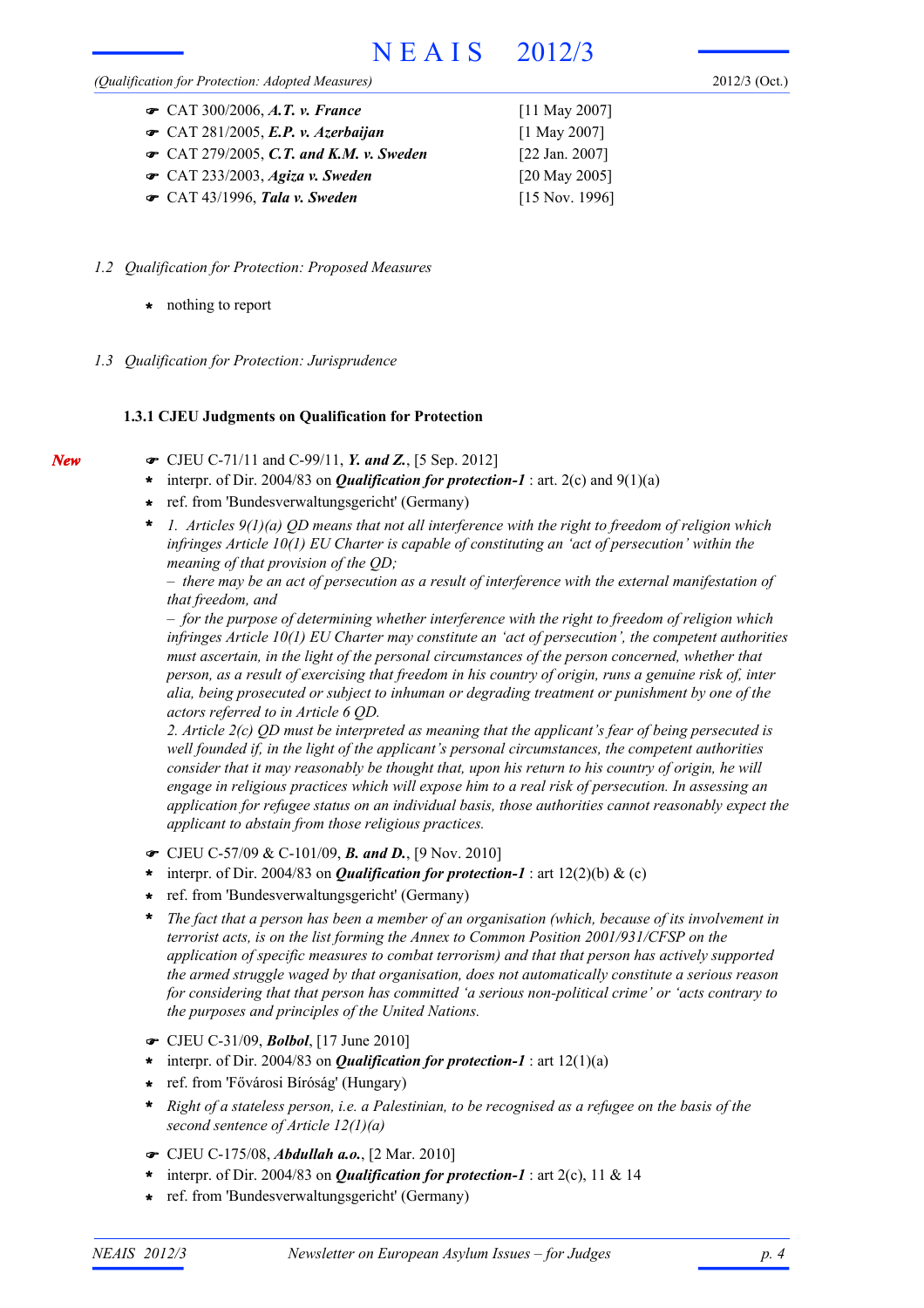# *(Qualification for Protection: Jurisprudence: CJEU Judgments)*

- *When the circumstances which resulted in the granting of refugee status have ceased to exist and the competent authorities of the Member State verify that there are no other circumstances which could justify a fear of persecution on the part of the person concerned either for the same reason as that initially at issue or for one of the other reasons set out in Article 2(c) of Directive 2004/83, the standard of probability used to assess the risk stemming from those other circumstances is the same as that applied when refugee status was granted.* **\***
- CJEU C-465/07, *Elgafaji*, [17 Feb. 2009]
- \* interpr. of Dir. 2004/83 on **Qualification for protection-1** : art. 2(e), 15(c)
- ref. from 'Raad van State' (Netherlands) **\***
- *Minimum standards for determining who qualifies for refugee status or for subsidiary protection* **\*** *status - Person eligible for subsidiary protection - Article 2(e) - Real risk of suffering serious harm - Article 15(c) - Serious and individual threat to a civilian's life or person by reason of indiscriminate violence in situations of armed conflict*

# **1.3.2 CJEU pending cases on Qualification for Protection**

- CJEU C-285/12, *Diakite*
- \* interpr. of Dir. 2004/83 on *Qualification for protection-1* : art 15(c)
- ref. from 'Raad van State' (Belgium) **\***
- *On the meaning of "internal conflict".* **\***
- CJEU C-201/12, *X v. The Netherlands*
- \* interpr. of Dir. 2004/83 on *Qualification for protection-1* : art. 9(1)(a); 2(c); 10(1)(d)
- ref. from 'Raad van State' (Netherlands) **\***
- *On homosexuality* **\***
- CJEU C-364/11, *El Kott a.o.* (opinion 13 Sep. 2012)
- interpr. of Dir. 2004/83 on *Qualification for protection-1* **\***
- ref. from 'Fővárosi Bíróság' (Hungary) **\***
- *Does cessation of the agency's protection or assistance mean residence outside the agency's area of* **\*** *operations, cessation of the agency and cessation of the possibility of receiving the agency's protection or assistance or, possibly, an involuntary obstacle caused by legitimate or objective reasons such that the person entitled thereto is unable to avail himself of that protection or assistance?*
- CJEU C-277/11, *M.M.*
- \* interpr. of Dir. 2004/83 on *Qualification for protection-1* : art. 4(1)
- ref. from 'High Court' (Ireland) **\***
- *In a case where an applicant seeks subsidiary protection status following a refusal to grant refugee status and it is proposed that such an application should be refused, does the requirement to cooperate with an applicant imposed on a MS [in Article 4(1)] require the administrative authorities of the MS in question to supply such applicant with the results of such an assessment before a decision is finally made so as to enable him or her to address those aspects of the proposed decision which suggest a negative result?* **\***

# **1.3.3 ECtHR Judgments on Qualification for Protection**

- ECtHR Ap.no. 33809/08, *Labsi v. Slovakia*, [15 May 2012]
- violation of ECHR art. 3 (qual.) **\***
- *An Algerian man, convicted in France of preparing a terrorist act, and convicted in his absence in* **\*** *Algeria of membership of a terrorist organisation, had been expelled to Algeria upon rejection of his asylum request in Slovakia. On the basis of the existing information about the situation in Algeria for persons suspected of terrorist activities, the Court found that there had been substantial grounds for believing that he faced a real risk of being exposed to treatment contrary to art. 3. The responding government's invocation of the security risk represented by the applicant was dismissed due to the absolute guarantee under art. 3. Assurances given by the Algerian authorities*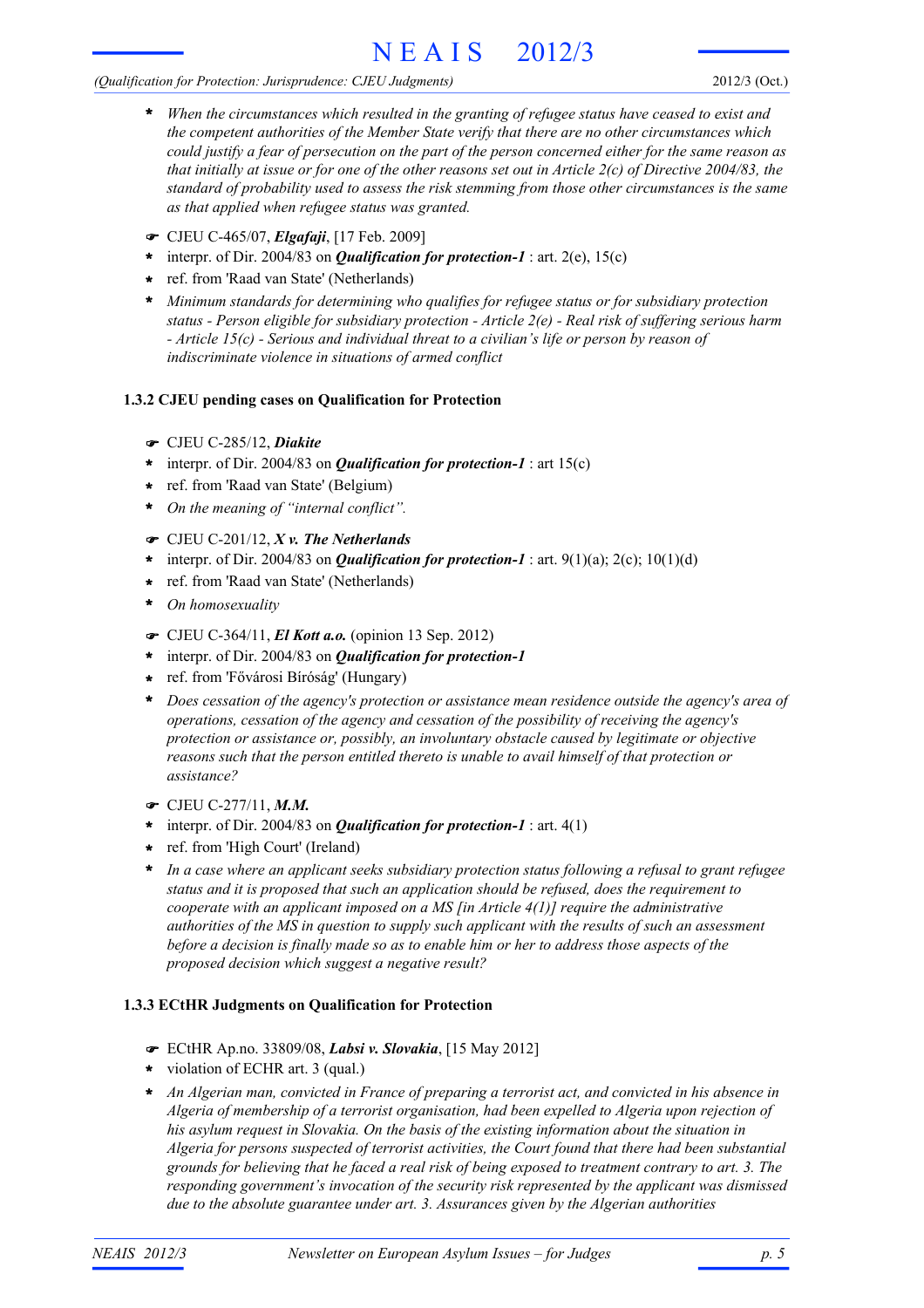#### *(Qualification for Protection: Jurisprudence: ECtHR Judgments)*

2012/3 (Oct.)

*concerning the applicant's treatment upon return to Algeria were found to be of a general nature, and they had proven insufficient since the request for a visit by a Slovak official to the applicant, held in detention upon return, had not been followed.*

*The applicant's expulsion only one working day after the Slovak Supreme Court's judgment, upholding the dismissal of his asylum request, had effectively prevented him from attempting redress by a complaint to the Slovak Constitutional Court.*

*Expulsion of the applicant in disregard of an interim measure issued by the Court under Rule 39, preventing the Court from properly examining his complaints and from protecting him against treatment contrary to art. 3, was a violation of the right to individual application under art. 34.*

- ECtHR Ap.no. 52077/10, *S.F. v. Sweden*, [15 May 2012]
- violation of ECHR art. 3 (qual.) **\***
- *Observing that the human rights situation in Iran gives rise to grave concern, and that the situation appears to have deteriorated since the Swedish domestic authorities determined the case and rejected the applicants' request for asylum in 2008-09, the Court noted that it is not only the leaders of political organisations or other high-profile persons who are detained, but that anyone who demonstrates or in any way opposes the current regime in Iran may be at risk of being detained and ill-treated or tortured. Acknowledging that the national authorities are best placed to assess the facts and the general credibility of asylum applicants' story, the Court agreed that the applicant's basic story was consistent notwithstanding some uncertain aspects that did not undermine the overall credibility of the story. While the applicants' pre-flight activities and circumstances were not sufficient independently to constitute grounds for finding that they would be in risk of art. 3 treatment if returned to Iran, the Court found that they had been involved in extensive and genuine political and human rights activities in Sweden that were of relevance for the determination of the risk on return, given their existing risk of identification and their belonging to several risk categories. Thus, their sur place activities taken together with their past activities and incidents in Iran lead the Court to conclude that there would be substantial grounds for believing that they would be exposed to a real risk of treatment contrary to art. 3 if deported to Iran in the current circumstances.* **\***
- ECtHR Ap.no. 24027/07, *Babar Ahmad v. UK*, [10 Apr. 2012]
- no violation of ECHR art. 3 (qual.) **\***
- *In a case concerning six alleged international terrorists who have been detained in the UK pending extradition to the USA, the Court held that neither their conditions of detention at a 'supermax' prison in USA (ADX Florence) nor the length of their possible sentences (mandatory sentence of life imprisonment without the possibility parole for one of the applicants, and discretionary life sentences for the others) would make such extradition being in violation of art. 3.* **\***
- ECtHR Ap.no. 27765/09, *Hirsi v. Italy*, [23 Feb. 2012]
- interpr. of ECHR art. 3 (qual.) **\***
- *For the first time the Court applied Article 4 of Protocol no. 4 (collective expulsion) in the circumstance of aliens who were not physically present on the territory of the State, but in the high seas. Italy was also held responsible for exposing the aliens to a treatment in violation with article 3 ECHR, as it transferred them to Libya 'in full knowledge of the facts' and circumstances in Libya.* **\***
- ECtHR Ap.no. 8139/09, *Othman v. UK*, [17 Jan. 2012]
- no violation of ECHR art. 3 (qual.) **\***
- referral to the Grand Chamber requested; refused by the ECtHR Panel on 9 May 2012 **\***
- *Notwithstanding widespread and routine occurrence of torture in Jordanian prisons, and the fact that the applicant as a high profile Islamist was in a category of prisoners frequently ill-treated in Jordan, the applicant was held not to be in real risk of ill-treatment if being deported to Jordan, due to the information provided about the 'diplomatic assurances' that had been obtained by the UK government in order to protect his Convention rights upon deportation; the Court took into account the particularities of the memorandum of understanding agreed between the UK and Jordan, as regards both the specific circumstances of its conclusion, its detail and formality, and the modalities of monitoring the Jordanian authorities' compliance with the assurances. Holding that ECHR art. 5 applies in expulsion cases, but that there would be no real risk of flagrant breach of art. 5 in respect of the applicant's pre-trial detention in Jordan. Holding that deportation of the applicant to Jordan would be in violation of ECHR art. 6, due to the real risk of flagrant denial of justice by admission of torture evidence against him in the retrial* **\***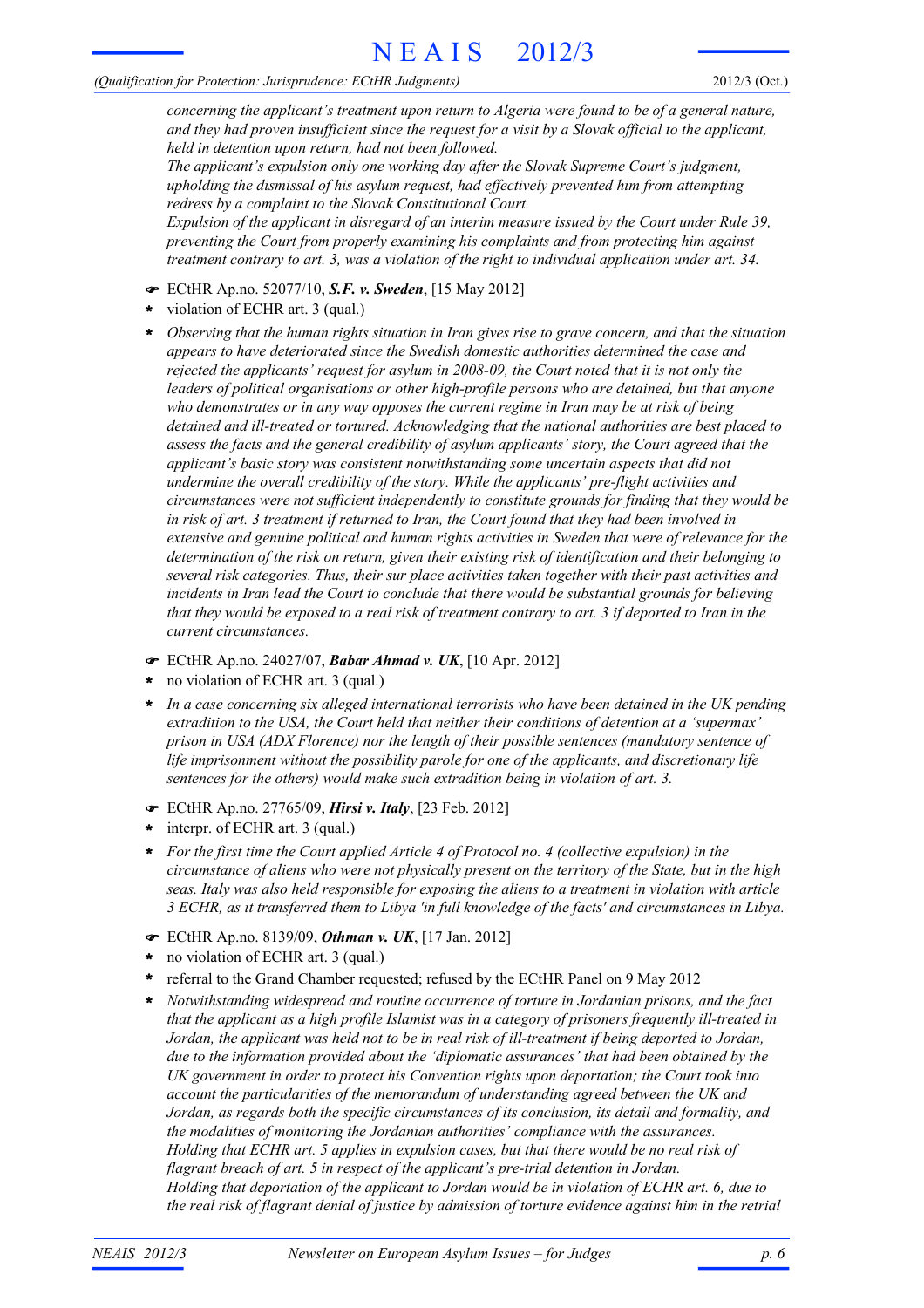## *(Qualification for Protection: Jurisprudence: ECtHR Judgments)*

*of criminal charges.*

- ECtHR Ap.no. 23505/09, *N. v. Sweden*, [20 July 2010]
- violation of ECHR art. 3 (qual.) **\***
- *The Court observed that women are at particular risk of ill-treatment in Afghanistan if perceived as not conforming to the gender roles ascribed to them by society, tradition and even the legal system. The Court could not ignore the general risk to which she might be exposed should her husband decide to resume their married life together, or should he perceive her filing for divorce as an indication of an extramarital relationship; in these special circumstances, there were substantial grounds for believing that the applicant would face various cumulative risks of reprisals falling under Art. 3 from her husband, his or her family, and from the Afghan society.* **\***
- ECtHR Ap.no. 25904/07, *N.A. v. UK*, [17 July 2008]
- violation of ECHR art. 3 (qual.) **\***
- *The Court has never excluded the possibility that a general situation of violence in the country of* **\*** *destination will be of a sufficient level of intensity as to entail that any removal thereto would necessarily breach Art. 3, yet such an approach will be adopted only in the most extreme cases of general violence where there is a real risk of ill-treatment simply by virtue of an individual being exposed to such violence on return*
- ECtHR Ap.no. 1948/04, *Salah Sheekh v. Netherlands*, [11 Jan. 2007]
- violation of ECHR art. 3 (qual.) **\***
- *There was a real chance that deportation to 'relatively safe' areas in Somalia would result in his* **\*** *removal to unsafe areas, hence there was no 'internal flight alternative' viable. The Court emphasised that even if ill-treatment be meted out arbitrarily or seen as a consequence of the general unstable situation, the asylum seeker would be protected under Art. 3, holding that it cannot be required that an applicant establishes further special distinguishing features concerning him personally in order to show that he would be personally at risk.*
- ECtHR Ap.no. 24245/03, *D. v. Turkey*, [22 June 2006]
- violation of ECHR art. 3 (qual.) **\***
- *Deportation of woman applicant in view of the awaiting execution of severe corporal punishment in* **\*** *Iran would constitute violation of Art. 3, as such punishment would inflict harm to her personal dignity and her physical and mental integrity; violation of Art. 3 would also occur to her husband and daughter, given their fear resulting from the prospective ill-treatment of D.*
- ECtHR Ap.no. 2345/02, *Said v. Netherlands*, [5 July 2005]
- violation of ECHR art. 3 (qual.) **\***
- *Asylum seeker held to be protected against refoulement under Art. 3; the Dutch authorities had taken the failure to submit documents establishing his identity, nationality, or travel itinerary as affecting the credibility of his statements; the Court instead found the applicant's statements consistent, corroborated by information from Amnesty International, and thus held that substantial grounds had been shown for believing that, if expelled, he would be exposed to a real risk of illtreatment as prohibited by Art. 3* **\***
- ECtHR Ap.no. 25964/94, *Venkadajalasarma*, [17 Feb. 2004]
- no violation of ECHR art. 3 (qual.) **\***
- *Current situation in Sri Lanka makes it unlikely that Tamil applicant would run a real risk of being subject to ill-treatment after his expulsion from the Netherlands* **\***
- ECtHR Ap.no. 40035/98, *Jabari v. Turkey*, [11 July 2000]
- violation of ECHR art. 3 (qual.) **\***
- *Holding violation of Article 3 in case of deportation that would return a woman who has committed* **\*** *adultery to Iraq.*
- ECtHR Ap.no. 24573/94, *H.L.R. v. France*, [27 Apr. 1997]
- no violation of ECHR art. 3 (qual.) **\***
- *Finding no violation of Article 3 in case of expulsion of a citizen of Columbia as there was no* **\*** *'relevant evidence' of risk of ill-treatment by non-state agents, whereby authorities 'are not able to obviate the risk by providing adequate protection'.*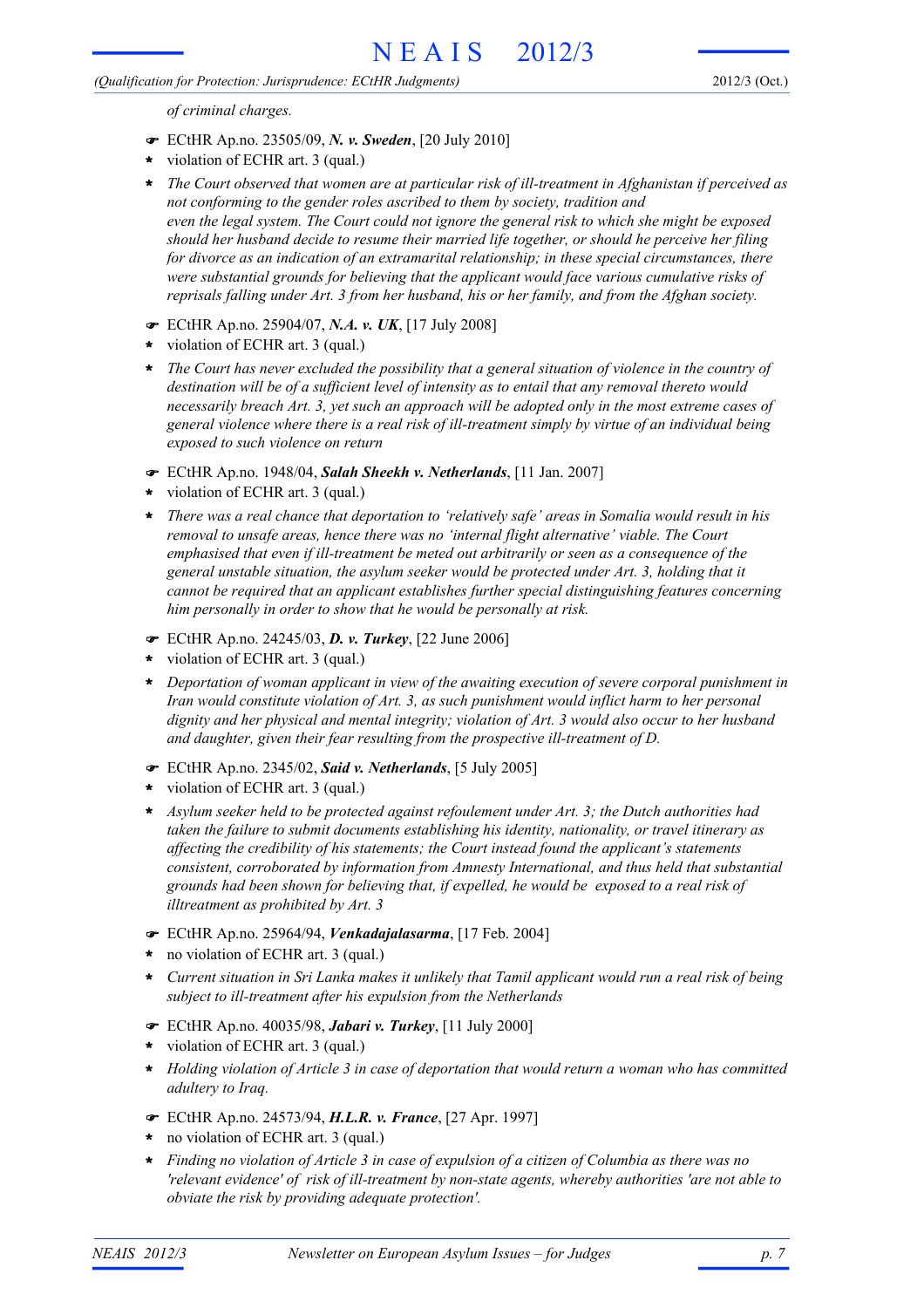#### *(Qualification for Protection: Jurisprudence: ECtHR Judgments)*

- ECtHR Ap.no. 13163/87, *Vilvarajah v. UK*, [30 Oct. 1991]
- no violation of ECHR art. 3 (qual.) **\***
- *Finding no breach of Art. 3 although applicants claimed to have been subjected to ill-treatment upon return to Sri Lanka; this had not been a foreseeable consequence of the removal of the applicants, in the light of the general situation in Sri Lanka and their personal circumstances; a mere possibility of ill-treatment is not in itself sufficient to give rise to a breach of Art. 3, and there existed no special distinguishing features that could or ought to have enabled the UK authorities to foresee that they would be treated in this way.* **\***
- ECtHR Ap.no. 15576/89, *Cruz Varas v. Sweden*, [20 Mar. 1991]
- no violation of ECHR art. 3 (qual.) **\***
- *Recognizing the extra-territorial effect of Art. 3 similarly applicable to rejected asylum seekers; finding no Art. 3 violation in expulsion of Chilean national denied asylum, noting that risk assessment by State Party must be based on facts known at time of expulsion.* **\***
- ECtHR Ap.no. 14038/88, *Soering v. UK*, [7 July 1989]
- violation of ECHR art. 3 (qual.) **\***
- *Holding extradition from UK to USA of German national charged with capital crime and at risk of* **\*** *serving on death row is a violation of Article 3 recognising the extra-territorial effect of the ECHR.*

## **1.3.4 CAT Judgments on Qualification for Protection**

- CAT 379/2009, *Bakatu-Bia v. Sweden*, [3 June 2011]
- violation of CAT art. 3 **\***
- *The present human rights situation in the Democratic Republic of the Congo, is such that, in the* **\*** *prevailing circumstances, substantial grounds exist for believing that the complainant is at risk of being subjected to torture if returned to the Democratic Republic of the Congo.*
- CAT 373/2009, *M.A. and L.G. v. Sweden*, [19 Nov. 2010]
- violation of CAT art. 3 **\***
- *Return of longtime PKK member to Turkey where he is wanted under anti-terrorism laws would* **\*** *constitute a breach of art. 3.*
- CAT 300/2006, *A.T. v. France*, [11 May 2007]
- violation of CAT art. 3 **\***
- *Violation of the Convention when France charged dual French/Tunisian national of terrorism,* **\*** *revoked his French citizenship, and expelled him to Tunisia while his asylum and CAT claims were still pending.*
- CAT 281/2005, *E.P. v. Azerbaijan*, [1 May 2007]
- violation of CAT art. 3 **\***
- *Violation of the Convention when Azerbaijan disregarded Committee's request for interim measures and expelled applicant who had received refugee status in Germany back to Turkey where she had previously been detained and tortured.* **\***
- CAT 279/2005, *C.T. and K.M. v. Sweden*, [22 Jan. 2007]
- violation of CAT art. 3 **\***
- *Rwandan women repeatedly raped in detention in Rwanda by state officials have substantial grounds to fear torture if returned while ethnic tensions remain high. Complete accuracy seldom to be expected of victims of torture, and inconsistencies in testimony do not undermine credibility if they are not material.* **\***
- CAT 233/2003, *Agiza v. Sweden*, [20 May 2005]
- violation of CAT art. 3 **\***
- *The non-refoulement under CAT is absolute even in context of national security concerns; insufficient diplomatic assurances were obtained by sending country.* **\***
- CAT 43/1996, *Tala v. Sweden*, [15 Nov. 1996]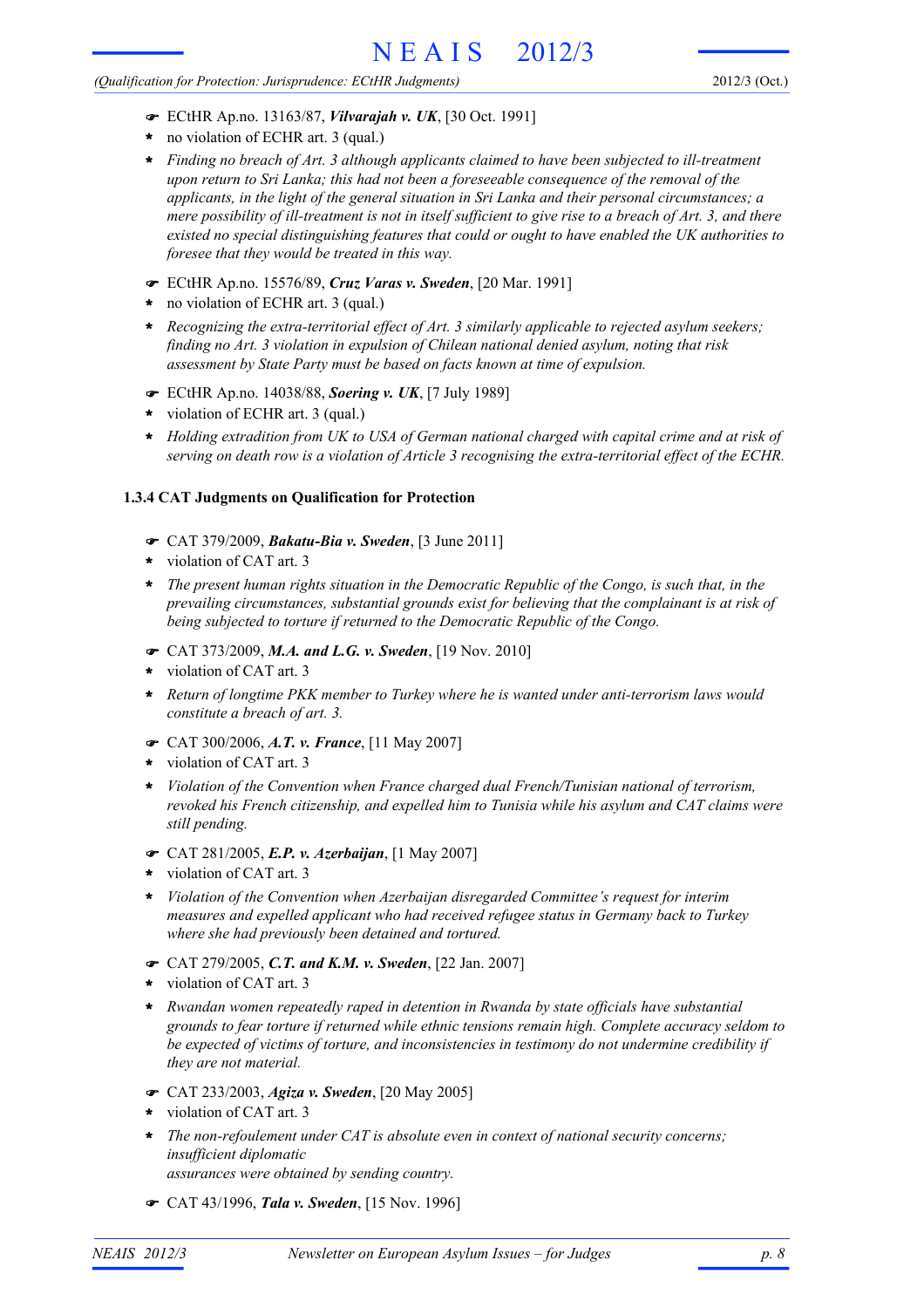## *(Qualification for Protection: Jurisprudence: CAT Judgments)*

- violation of CAT art. 3 **\***
- *Contradictions and inconsistencies in testimony of asylum seeker attributed to post-traumatic stress disorder resulting from torture.* **\***

## **1.3.5 National Judgments on Qualification for Protection**

- **Germany:** BVerwGE 10 C 13.10 [17 Nov. 2011]
- **\*** interpretation of Dir. 2004/83 on *Qualification for protection-1* : art. 2(e), 4(4), 15(c)
- Munich Higher Adm. Court **\***
- http://cmr.jur.ru.nl/neais/Germany/BVerwGE10C1310.pdf **\***
- (1) In order for a substantial individual danger to be presumed, Section 60 (7) Sentence 2 of the **\*** Residence Act requires a considerable probability that the individual concerned will be threatened with harm to the legally protected interests of life or limb.

(2) For a finding of the requisite density of danger, in addition to a quantitative determination of the risk of death or injury, a general appraisal is also required that also assesses the situation for the delivery of medical care

### **2 Asylum Procedure**

*2.1 Asylum Procedure: Adopted Measures*

#### **Directive 2005/85**

*Asylum Procedures*

- OJ 2005 L 326/13 **\***
- CJEU C-69/10, *Samba Diouf* [28 July 2011]
- CJEU C-133/06, *Eur. Parliament v. Eur. Union* [6 May 2008]
- CJEU C-175/11, *H.I.D.* [pending]

[impl. date: 1 Dec. 2007]

## **ECHR art. 3 (proc.)**

*European Convention for the Protection of Human Rights and Fundamental Freedoms and its Protocols*

- ETS 005 **\***
- **\*** art. 3: Protection against Refoulement
- ECtHR Ap.no. 12294/07, *Zontul v. Greece* [17 Jan. 2012] ECtHR Ap.no. 39472/07, *Popov v. France* [19 Jan. 2012] ECtHR Ap.no. 27765/09, *Hirsi v. Italy* [23 Feb. 2012] ECtHR Ap.no. 30696/09, *M.S.S. v. Belgium and Greece* [21 Jan. 2011] ECtHR Ap.no. 246/07, *Ben Khemais v. Italy* [24 Feb. 2009] ECtHR Ap.no. 45223/05, *Sultani v. France* [20 Sep. 2007] ECtHR Ap.no. 13284/04, *Bader v. Sweden* [8 Nov. 2005]
- ECtHR Ap.no. 38885/02, *N. v. Finland* [26 July 2005]
- ECtHR Ap.no. 40035/98, *Jabari v. Turkey* [11 July 2000]
- ECtHR Ap.no. 25894/94, *Bahaddar v. Netherlands* [19 Feb. 1998]

## **ECHR art. 13 (proc.)**

*European Convention for the Protection of Human Rights and Fundamental Freedoms and its Protocols*

- ETS 005 **\***
- **\*** art. 13: Right to Effective Remedy

| $\mathcal$ ECtHR Ap.no. 33210/11, Singh v. Belgium | $[2 \text{ Oct. } 2012]$ |
|----------------------------------------------------|--------------------------|
| ECtHR Ap.no. 33809/08, Labsi vs Slovakia           | [15 May 2012]            |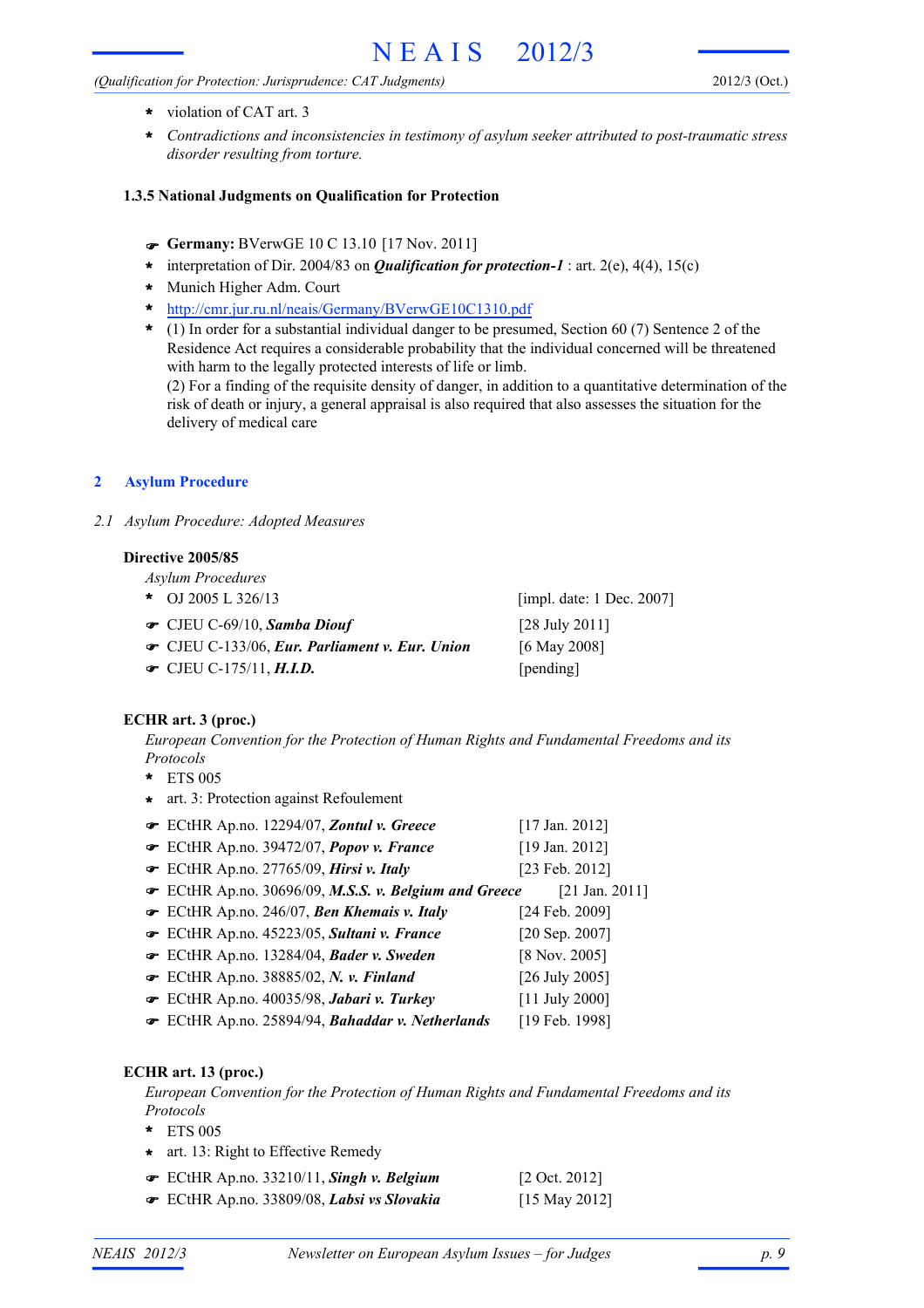#### *(Asylum Procedure: Adopted Measures)*

2012/3 (Oct.)

| ECtHR Ap.no. 9152/09, <i>I.M. v. France</i> | $[2 \text{ Feb. } 2012]$ |
|---------------------------------------------|--------------------------|
| ECtHR Ap.no. 30471/08, Abdolkhani v. Turkey | [ $22$ Sep. $2009$ ]     |
| ECtHR Ap.no. 25389/05, Gebremedhin          | $[26$ Apr. 2007]         |
| ECtHR Ap.no. 51564/99, Conka v. Belgium     | $[5 \text{ Feb. } 2002]$ |

*2.2 Asylum Procedure: Proposed Measures*

#### **Directive**

*Recast of Procedures Directive*

- COM (2009) 554, Oct. 2009 UK, IRL opt out **\***
- **\*** EP plenary vote, April 2011; amended text proposed by Commission, June 2011 (COM (2011) 319)
- *2.3 Asylum Procedure: Jurisprudence*

#### **2.3.1 CJEU Judgments on Asylum Procedure**

- CJEU C-69/10, *Samba Diouf*, [28 July 2011]
- interpr. of Dir. 2005/85 on *Asylum Procedures* **\***
- ref. from 'Tribunal Administratif' (Luxembourg) **\***
- *On (1) the remedy against the decision to deal with the application under an accelerated procedure and (2) the right to effective judicial review in a case rejected under an accelerated procedure. Art. 39 does not imply a right to appeal against the decision to assess the application for asylum in an accelerated procedure, provided that the reasons which led to this decision can be subject to judicial review within the framework of the appeal against the rejection of the asylum claim.* **\***
- CJEU C-133/06, *Eur. Parliament v. Eur. Union*, [6 May 2008]
- interpr. of Dir. 2005/85 on *Asylum Procedures* **\***
- *Under Article 202 EC, when measures implementing a basic instrument need to be taken at Community level, it is the Commission which, in the normal course of events, is responsible for exercising that power. The Council must properly explain, by reference to the nature and content of the basic instrument to be implemented, why exception is being made to that rule.* **\***

*In that regard, the grounds set out in recitals 19 and 24 in the preamble to Directive 2005/85 on minimum standards on procedures in Member States for granting and withdrawing refugee status, which relate respectively to the political importance of the designation of safe countries of origin and to the potential consequences for asylum applicants of the safe third country concept, are conducive to justifying the consultation of the Parliament in respect of the establishment of the lists of safe countries and the amendments to be made to them, but not to justifying sufficiently a reservation of implementing powers which is specific to the Council.*

#### **2.3.2 CJEU pending cases on Asylum Procedure**

- CJEU C-175/11, *H.I.D.* (opinion 6 Sep. 2012)
- interpr. of Dir. 2005/85 on *Asylum Procedures* : art. 39 **\***
- ref. from 'High Court' (Ireland) **\***
- *Whether Art. 39 when read in conjunction with its Recital (27) and Article 267 TFEU to be* **\*** *interpreted to the effect that the effective remedy thereby required is provided for in national law when the function of review or appeal in respect of the first instance determination of applications is assigned by law to an appeal to the Tribunal established under Act of Parliament with competence to give binding decisions in favour of the asylum applicant on all matters of law and fact relevant to the application notwithstanding the existence of administrative or organisational arrangements*

#### **2.3.3 ECtHR Judgments on Asylum Procedure**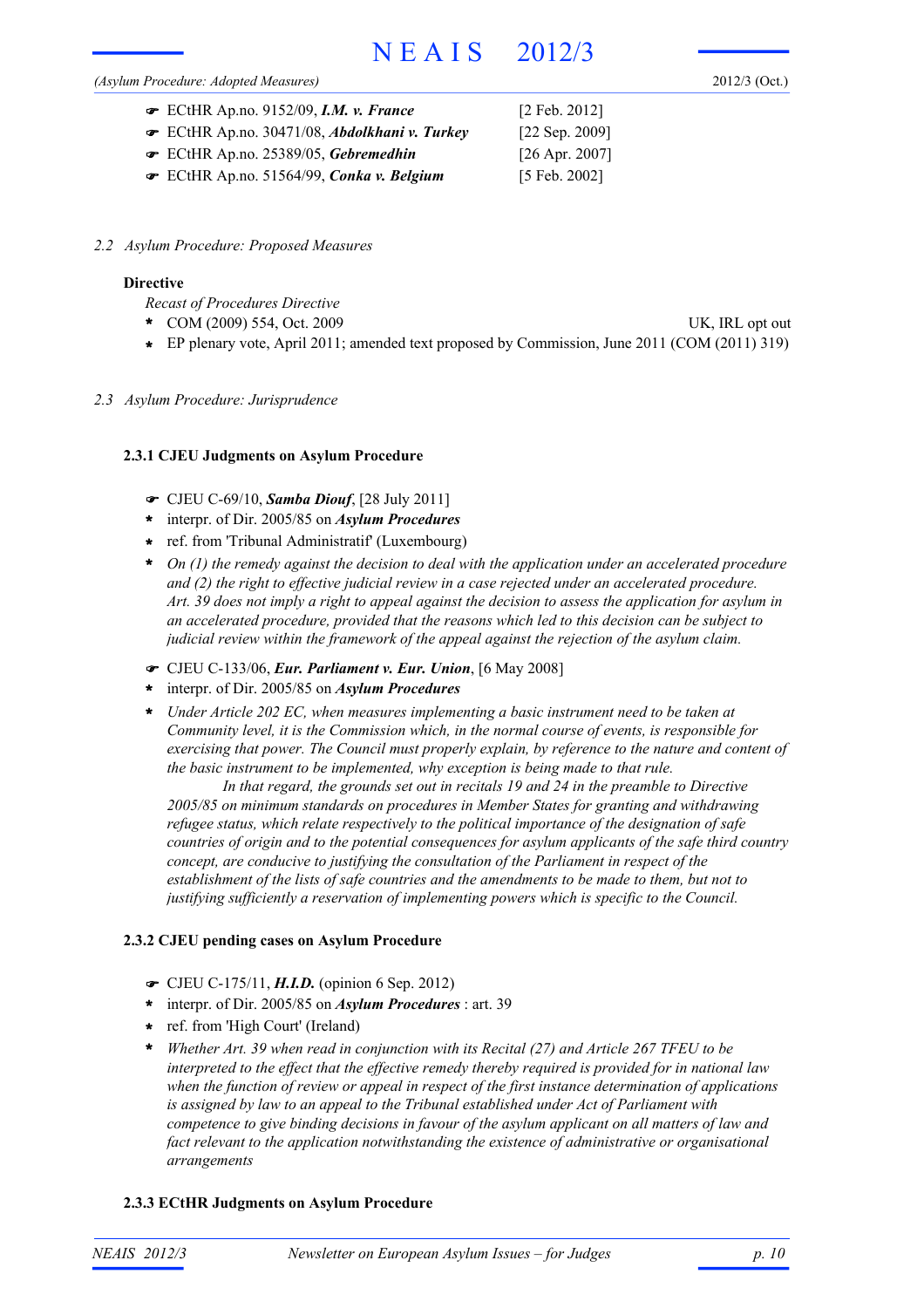#### *(Asylum Procedure: Jurisprudence: ECtHR Judgments)*

- ECtHR Ap.no. 33210/11, *Singh v. Belgium*, [2 Oct. 2012]
	- violation of ECHR art. 13 (proc.) **\***
	- *Having arrived on a flight from Moscow, the applicants applied for asylum but were refused entry into Belgium, and their applications for asylum were rejected as the Belgian authorities did not accept the applicants' claim to be Afghan nationals, members of the Sikh minority in Afghanistan, but rather Indian nationals. The Court considered the claim to the risk of chain refoulement to Afghanistan as 'arguable' so that the examination by the Belgian authorities would have to comply with the requirements of ECHR art. 13, including close and rigorous scrutiny and automatic suspensive effect.* **\***

*In the light of these requirements, the examination of the applicants' asylum case was held to be insufficient, since neither the first instance nor the appeals board had sought to verify the authenticity of the documents presented by the applicants with a view to assessing their possible risk of ill-treatment in case of deportation. In that connection the Court noted that the Belgian authorities had dismissed copies of protection documents issued by UNHCR in New Delhi, pertinent to the protection request, although these documents could easily have been verified by contacting UNHCR. The examination therefore did not fulfil the requirement of close and rigorous scrutiny, constituting a violation of ECHR art. 13 taken together with art. 3.*

- ECtHR Ap.no. 33809/08, *Labsi vs Slovakia*, [15 May 2012]
- violation of ECHR art. 13 (proc.) **\***
- *An Algerian man, convicted in France of preparing a terrorist act, and convicted in his absence in Algeria of membership of a terrorist organisation, had been expelled to Algeria upon rejection of his asylum request in Slovakia. On the basis of the existing information about the situation in Algeria for persons suspected of terrorist activities, the Court found that there had been substantial grounds for believing that he faced a real risk of being exposed to treatment contrary to art. 3. The responding government's invocation of the security risk represented by the applicant was dismissed due to the absolute guarantee under art. 3. Assurances given by the Algerian authorities concerning the applicant's treatment upon return to Algeria were found to be of a general nature, and they had proven insufficient since the request for a visit by a Slovak official to the applicant, held in detention upon return, had not been followed.* **\***

*The applicant's expulsion only one working day after the Slovak Supreme Court's judgment, upholding the dismissal of his asylum request, had effectively prevented him from attempting redress by a complaint to the Slovak Constitutional Court.*

*Expulsion of the applicant in disregard of an interim measure issued by the Court under Rule 39, preventing the Court from properly examining his complaints and from protecting him against treatment contrary to art. 3, was a violation of the right to individual application under art. 34.*

- ECtHR Ap.no. 27765/09, *Hirsi v. Italy*, [23 Feb. 2012]
- interpr. of ECHR art. 3 (proc.) **\***
- *For the first time the Court applied Article 4 of Protocol no. 4 (collective expulsion) in the circumstance of aliens who were not physically present on the territory of the State, but in the high seas. Italy was also held responsible for exposing the aliens to a treatment in violation with article 3 ECHR, as it transferred them to Libya 'in full knowledge of the facts' and circumstances in Libya.* **\***
- ECtHR Ap.no. 9152/09, *I.M. v. France*, [2 Feb. 2012]
- violation of ECHR art. 13 (proc.) **\***
- *The Court therefore observed, with regard to the effectiveness of the domestic legal arrangements as a whole, that while the remedies of which the applicant had made use had been available in theory, their accessibility in practice had been limited by the automatic registration of his application under the fast-track procedure, the short deadlines imposed and the practical and procedural difficulties in producing evidence, given that he had been in detention and applying for asylum for the first time.* **\***

ECtHR Ap.no. 12294/07, *Zontul v. Greece*, [17 Jan. 2012]

- violation of ECHR art. 3 (proc.) **\***
- *The applicant was an irregular migrant complaining that he had been raped with a truncheon by one of the Greek coast guard officers supervising him in a detention centre upon interception of the boat on which he and 164 other migrants attempted to go from Turkey to Italy. Due to its cruelty and intentional nature, the Court considered such treatment as amounting to an act of torture* **\***

*New*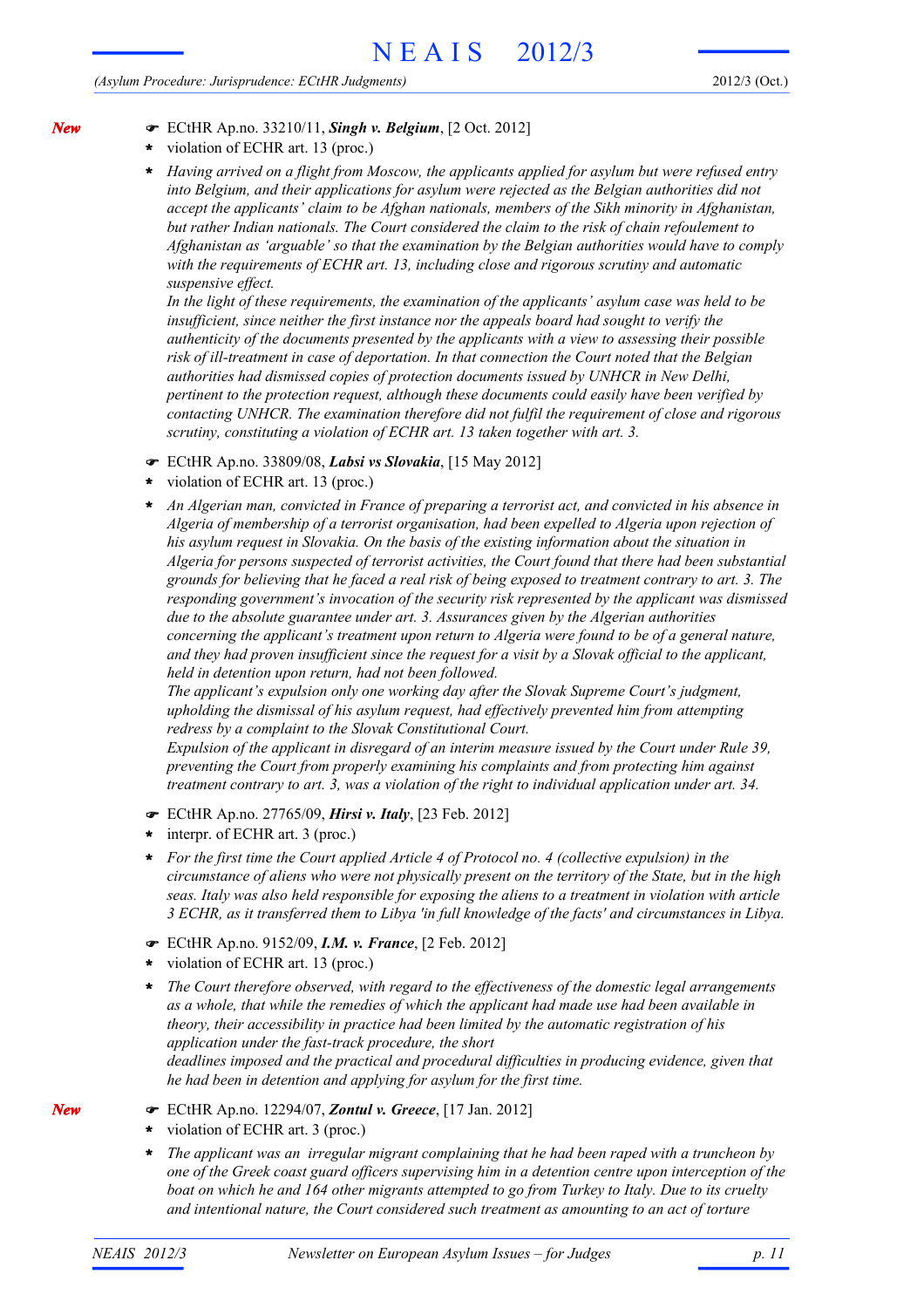### *(Asylum Procedure: Jurisprudence: ECtHR Judgments)*

*under ECHR art. 3. Given the seriousness of the treatment, the penalty imposed on the perpetrator – a suspended term of six months imprisonment that was commuted to a fine – was considered to be in clear lack of proportion. An additional violation of ECHR art. 3 stemmed from the Greek authorities' procedural handling of the case that had prevented the applicant from exercising his rights to claim damages at the criminal proceedings.*

- ECtHR Ap.no. 39472/07, *Popov v. France*, [19 Jan. 2012]
- violation of ECHR art. 3 (proc.) **\***

*Although the applicants – a Kazakhstani couple and their two children aged 5 months and 3 years* **\*** *– had been detained in an administrative detention centre authorised to accommodate families, the conditions during their two weeks detention were held to have caused the children distress and to have serious psychological repercussions. Thus, the children had been exposed to conditions exceeding the minimum level of severity required to fall within the scope of ECHR art. 3, and this provision had been violated in respect of the children. Since that minimum level of severity was not attained as regards the parents, there was no violation of art. 3 in respect of these applicants. ECHR art. 5 was violated in respect of the children, both because the French authorities had not sought to establish any possible alternative to administrative detention (art. 5(1)(f)), and because children accompanying their parents were unable to have the lawfulness of their detention examined by the courts (art. 5(4)).*

*ECHR art. 8 was violated due to the detention of the whole family. As there had been no particular risk of the applicants absconding, the interference with the applicants' family life, resulting from their placement in a detention centre for two weeks, had been disproportionate. In this regard the Court referred to its recent case law concerning 'the child's best interest' as well as to art. 3 of the UN Convention on the Rights of the Child and to Directive 2003/9 on Reception Conditions.*

- ECtHR Ap.no. 30696/09, *M.S.S. v. Belgium and Greece*, [21 Jan. 2011]
- violation of ECHR art. 3 (proc.) **\***
- *A deporting State is responsible under ECHR Art. 3 for the foreseeable consequences of the deportation of an asylum seeker to another EU Member State, even if the deportation is being decided in accordance with the Dublin Regulation; the responsibility of the deporting State comprises not only the risk of indirect refoulement by way of further deportation to risk of illtreatment in the country of origin, but also the conditions in the receiving Member State if it is foreseeable that the asylum seeker may there be exposed to treatment contrary to Art. 3.* **\***
- ECtHR Ap.no. 30471/08, *Abdolkhani v. Turkey*, [22 Sep. 2009]
- violation of ECHR art. 13 (proc.) **\***
- *Holding a violation of Art. 13 in relation to complaints under Art. 3; the notion of an effective* **\*** *remedy under Art. 13 requires independent and rigorous scrutiny of a claim to risk of refoulement under Art. 3, and a remedy with automatic suspensive effect.*
- ECtHR Ap.no. 246/07, *Ben Khemais v. Italy*, [24 Feb. 2009]
- violation of ECHR art. 3 (proc.) **\***
- *Violation of Art. 3 due to deportation of the applicant to Tunisia; 'diplomatic assurances' alleged by the respondent Government could not be relied upon; violation of Art. 34 as the deportation had been carried out in spite of an ECtHR decision issued under Rule 39 of the Rules of Court.* **\***
- ECtHR Ap.no. 45223/05, *Sultani v. France*, [20 Sep. 2007]
- no violation of ECHR art. 3 (proc.) **\***
- *Finding no violation of Art. 3, despite the applicant's complaint that the most recent asylum decision within an accelerated procedure had not been based on an effective individual examination; the Court emphasized that the first decision had been made within the normal asylum procedure, involving full examination in two instances, and held this to justify the limited duration of the second examination which had aimed to verify whether any new grounds could change the previous rejection; in addition, the latter decision had been reviewed by administrative courts at two levels; the applicant had not brought forward elements concerning his personal situation in the country of origin, nor sufficient to consider him as belonging to a minority group under particular threat* **\***
- ECtHR Ap.no. 25389/05, *Gebremedhin*, [26 Apr. 2007]

*New*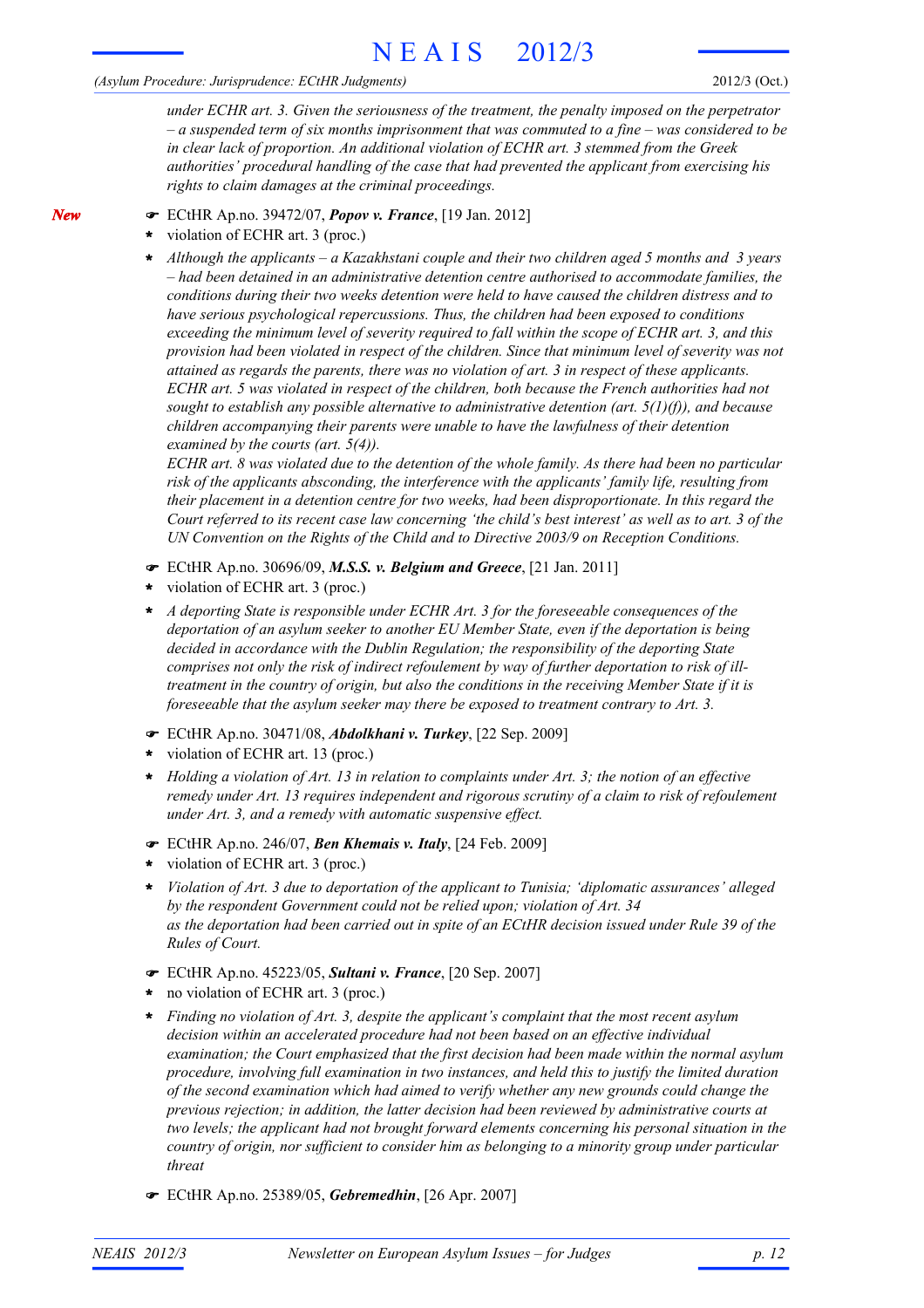#### *(Asylum Procedure: Jurisprudence: ECtHR Judgments)*

- **\* \***
- *Holding that the particular border procedure declaring 'manifestly unfounded' asylum applications inadmissible, and refusing the asylum seeker entry into the territory, was incompatible with Art. 13 taken together with Art.3; emphasising that in order to be effective, the domestic remedy must have suspensive effect as of right.*
- ECtHR Ap.no. 13284/04, *Bader v. Sweden*, [8 Nov. 2005]
- violation of ECHR art. 3 (proc.) **\***
- *Asylum seeker held to be protected against refoulement due to a risk of flagrant denial of fair trial* **\*** *that might result in the death penalty; such treatment would amount to arbitrary deprivation of life in breach of Art. 2; deportation of both the asylum seeker and his family members would therefore give rise to violations of Articles 2 and 3*
- ECtHR Ap.no. 38885/02, *N. v. Finland*, [26 July 2005]
- violation of ECHR art. 3 (proc.) **\***
- *Asylum seeker held to be protected against refoulement under Art. 3, despite the Finnish* **\*** *authorities' doubts about his identity, origin, and credibility; two delegates of the Court were sent to take oral evidence from the applicant, his wife and a Finnish senior official; while retaining doubts about his credibility on some points, the Court found that the applicant's accounts on the whole had to be considered*

*sufficiently consistent and credible; deportation would therefore be in breach of Art. 3.*

- ECtHR Ap.no. 51564/99, *Conka v. Belgium*, [5 Feb. 2002]
- violation of ECHR art. 13 (proc.) **\***
- *The detention of rejected Roma asylum seekers before deportation to Slovakia constituted a violation of Art. 5; due to the specific circumstances of the deportation the prohibition against collective expulsion under Protocol 4 Art. 4 was violated; the procedure followed by the Belgian authorities did not provide an effective remedy in accordance with Art. 13, requiring guarantees of suspensive effect.* **\***
- ECtHR Ap.no. 40035/98, *Jabari v. Turkey*, [11 July 2000]
- violation of ECHR art. 3 (proc.) **\***
- *Given the irreversible nature of the harm that might occur if the risk of torture or ill-treatment* **\*** *alleged materialised and the importance which it attaches to Article 3, the notion of an effective remedy under Article 13 requires independent and rigorous scrutiny of a claim that there exist substantial grounds for fearing a real risk of treatment contrary to Article 3*
- ECtHR Ap.no. 25894/94, *Bahaddar v. Netherlands*, [19 Feb. 1998]
- no violation of ECHR art. 3 (proc.) **\***
- *Although prohibition of ill-treatment contained in Article 3 of Convention is also absolute in expulsion cases, applicants invoking this Article are not dispensed as a matter of course from exhausting available and effective domestic remedies and normally complying with formal requirements and time-limits laid down by domestic law.* **\***

*In the instant case applicant failed to comply with time-limit for submitting grounds of appeal – failed to request extension of time-limit even though possibility open to him – no special circumstances absolving applicant from compliance – even after time-limit had expired applicant had possibility to lodge fresh applications to domestic authorities either for refugee status or for residence permit on humanitarian grounds – Court notes at no stage during domestic proceedings was applicant refused interim injunction against expulsion – thus no imminent danger of illtreatment*

# **2.3.4 CAT Judgments on Asylum Procedure**

No cases yet

#### **2.3.5 National Judgments on Asylum Procedure**

No cases yet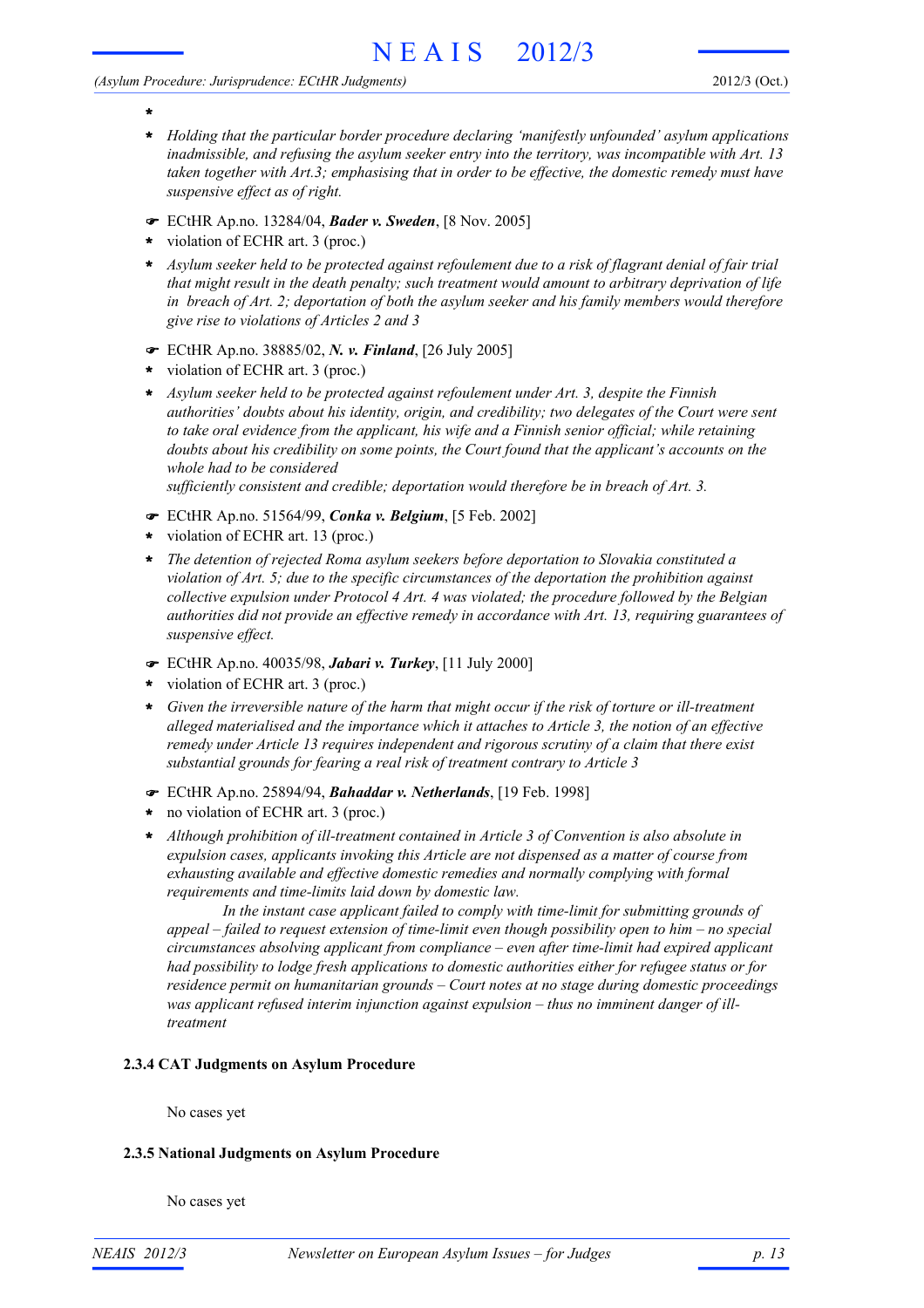*3.1 Responsibility Sharing: Adopted Measures*

*Dublin II*

- OJ 2003 L 50/1 **\*** [impl. date: 1 Sep. 2003]
- **\*** implemented by Regulation 1560/2003 (OJ 2003 L 222/3)
- CJEU C-620/10, *Kastrati* [3 May 2012] CJEU C-493/10, *M.E.* [21 Dec. 2011] CJEU C-411/10, *N.S.* [21 Dec. 2011] CJEU C-19/08, *Petrosian* [29 Jan. 2009] CJEU C-394/12, *Abdullahi* [pending] CJEU C-666/11, *M* [pending] CJEU C-648/11, *M.A.* [pending] CJEU C-528/11, *Halaf* [pending] CJEU C-245/11, *K.* [pending] CJEU C-4/11, *Puid* [pending]

# **Regulation 2725/2000**

*Eurodac*

- OJ 2000 L 316/1 **\*** [impl. date: 15-1-2003]
- **\*** implemented by Regulation 407/2002 (OJ 2002 L 62/1)

# **ECHR art. 3+13**

*European Convention for the Protection of Human Rights and Fundamental Freedoms and its Protocols*

- ETS 005 **\***
- ECtHR Ap.no. 30696/09, *M.S.S. v. Belgium and Greece* [21 Jan. 2011]
- ECtHR Ap.no. 32733/08, *K.R.S. v. UK* [2 Dec. 2008]
- ECtHR Ap.no. 43844/98, *T.I. v. UK* [7 Mar. 2000]
- *3.2 Responsibility Sharing: Proposed Measures*

## **Amendment**

*Dublin II and Eurodac*

- \* COM (2008) 820 and 825, Dec. 2008 UK, IRL opt in
	-
- under discussion; EP first-reading vote, May 2009; discussed at JHA Council, 4 June 2009; **\*** discussion on Dublin II amendments restarted under Belgian Presidency; new version of Eurodac proposal (COM (2010) 555) proposed Oct. 2010
- *New* agreed by Coreper, Oct. 2012
- *3.3 Responsibility Sharing: Jurisprudence*

# **3.3.1 CJEU Judgments on Responsibility Sharing**

- CJEU C-620/10, *Kastrati*, [3 May 2012]
- \* interpr. of Reg.  $343/2003$  on **Dublin II** : art. 2(c)
- ref. from 'Kammarrätten i Stockholm, Migrationsöverdomstolen' (Sweden) **\***
- **\***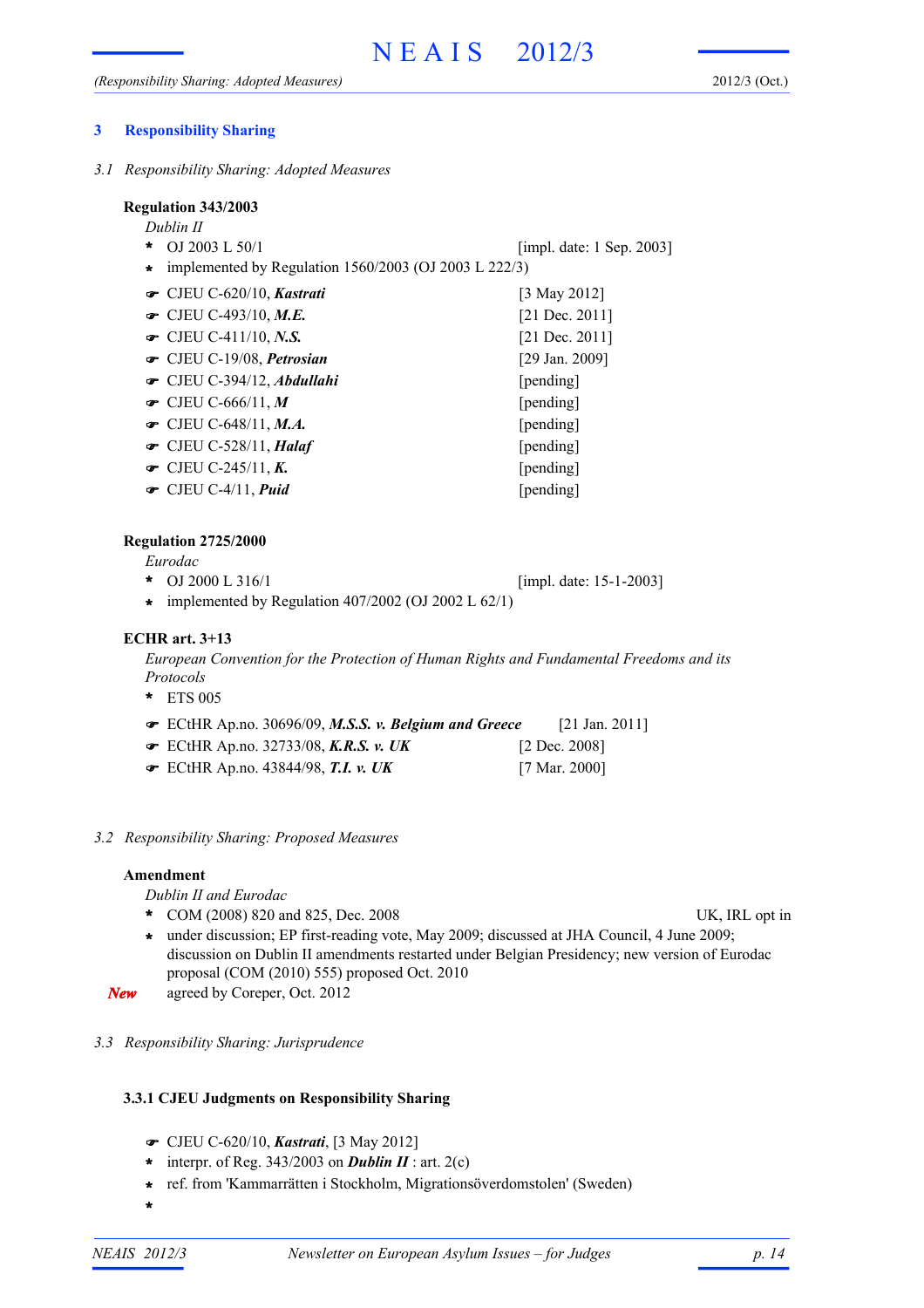*before the MS responsible for examining that application has agreed to take charge of the applicant, has the effect that that regulation can no longer be applicable. In such a case, it is for the MS within the territory of which the application was lodged to take the decisions required as a result of that withdrawal and, in particular, to discontinue the examination of the application, with a record of the information relating to it being placed in the applicant's file.*

- CJEU C-493/10, *M.E.*, [21 Dec. 2011]
- \* interpr. of Reg.  $343/2003$  on **Dublin II** : art.  $3(2)$
- ref. from 'High Court' (Ireland) **\***
- CJEU C-411/10, *N.S.*, [21 Dec. 2011]
- \* interpr. of Reg.  $343/2003$  on **Dublin II** : art.  $3(2)$
- ref. from 'Court of Appeal (England and Wales)' (UK) **\***
- *On (1) the concept of 'safe countries' and (2) Transfer of an asylum seeker to the MS responsible* **\*** *and (3) Rebuttable presumption of compliance, by that MS, with fundamental rights.*
- CJEU C-19/08, *Petrosian*, [29 Jan. 2009]
- \* interpr. of Reg.  $343/2003$  on **Dublin II** : art.  $20(1)(d)$  &  $20(2)$
- ref. from 'Kammarrätten i Stockholm, Migrationsöverdomstolen' (Sweden) **\***
- *On (1) Taking back by a MS of an asylum seeker whose application has been refused and who is in another MS where he has submitted a fresh asylum application and (2)Start of the period for implementation of transfer of the asylum seeker and (3) Transfer procedure on the subject-matter of an appeal having suspensive effect.* **\***

#### **3.3.2 CJEU pending cases on Responsibility Sharing**

- *New*
- CJEU C-394/12, *Abdullahi*
- \* interpr. of Reg. 343/2003 on **Dublin II** : art. 10(1), 18 and 19
- *on the meaning of "first Member State" and its relation with C-411/10 and C-493/10* **\***
- CJEU C-666/11, *M*
- \* interpr. of Reg. 343/2003 on **Dublin II** : art. 3(2) and 19(4)
- ref. from 'Oberverwaltungsgericht für das Land Nordrhein Westfalen' (Germany) 19-12-2011 **\***
- *Does the asylum seeker have a right, enforceable by him in the courts, to require a MS to examine the assumption of responsibility under art. 3(2) and to inform him about the grounds for its decision?* **\***
- CJEU C-648/11, *M.A.* (hearing due 5 Nov. 2012)
- interpr. of Reg. 343/2003 on *Dublin II* : art. 6 **\***
- ref. from 'Court of Appeal (England & Wales)' (UK) **\***
- *On determining the MS responsible for examining an asylum application lodged in one of the MS by a TCN, where an applicant for asylum who is an unaccompanied minor with no member of his or her family legally present in another MS has lodged claims for asylum in more than one MS, which MS does the second paragraph of article 6 make responsible for determining the application for asylum?* **\***
- CJEU C-528/11, *Halaf*
- \* interpr. of Reg.  $343/2003$  on **Dublin II** : art.  $3(2)$
- ref. from 'Administrativen sad Sofia-grad' (Bulgaria) **\***
- *On (1) Legislation of a MS where application is made not providing either criteria or rules of* **\*** *procedure for the application of the sovereignty clause, and (2) Admissible evidence of non compliance with European Union law on asylum where there is no judgment of the CJEU*

*declaring that by reason of those infringements the MS responsible has failed to fulfil its obligations in relation to asylum.*

- CJEU C-245/11, *K.* (judgment due 6 Nov. 2012)
- \* interpr. of Reg. 343/2003 on **Dublin II** : art. 3(2) and 15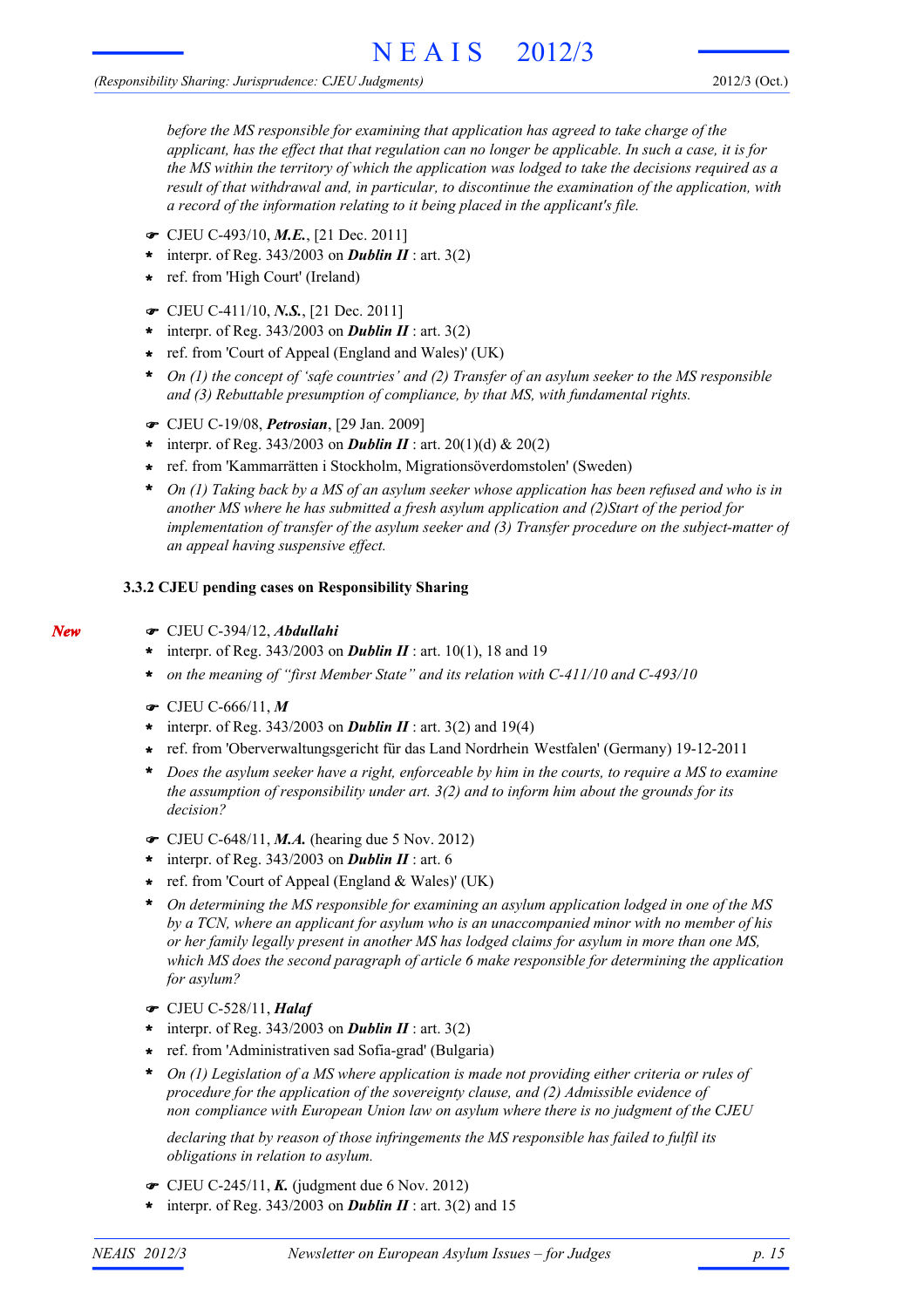## *(Responsibility Sharing: Jurisprudence: CJEU pending cases)*

- ref. from 'Asylgerichtshof' (Austria) **\***
- *On the question whether, in the accessory interpretation and application of Art. 3 or 8 of the ECHR (Article 4 or Article 7 of the Charter), more extensive notions of 'inhuman treatment' or 'family', at variance with the interpretation developed by the European Court of Human Rights, may be applied?* **\***
- CJEU C-4/11, *Puid*
- interpr. of Reg. 343/2003 on *Dublin II* : art. 3(2) **\***
- ref. from 'Hessischer Verwaltungsgerichtshof' (Germany) **\***
- *On the obligation of a MS to take responsibility for the processing of an asylum application if there is a risk of infringement of the fundamental rights of the asylum-seeker or a failure to apply the minimum standards.* **\***

# **3.3.3 ECtHR Judgments on Responsibility Sharing**

- ECtHR Ap.no. 30696/09, *M.S.S. v. Belgium and Greece*, [21 Jan. 2011]
- violation of ECHR art. 3+13 **\***
- *A deporting State is responsible under ECHR Art. 3 for the foreseeable consequences of the* **\*** *deportation of an asylum seeker to another EU Member State, even if the deportation is being decided in accordance with the Dublin Regulation; the responsibility of the deporting State comprises not only the risk of indirect refoulement by way of further deportation to risk of illtreatment in the country of origin, but also the conditions in the receiving Member State if it is foreseeable that the asylum seeker may there be exposed to treatment contrary to Art. 3.*
- ECtHR Ap.no. 32733/08, *K.R.S. v. UK*, [2 Dec. 2008]
- no violation of ECHR art. 3+13 **\***
- *Based on the principle of intra-community trust, it must be presumed that a MS will comply with its* **\*** *obligations. In order to reverse that presumption the applicant must demonstrate in concreto that there is a real risk of his being subjected to treatment contrary to Article 3 of the Convention in the country to which he is being removed.*
- ECtHR Ap.no. 43844/98, *T.I. v. UK*, [7 Mar. 2000]
- no violation of ECHR art. 3+13 **\***
- *The Court considered that indirect removal to an intermediary country, which was also a* **\*** *Contracting Party, left the responsibility of the transferring State intact. Subsequently, the transferring State was required not to deport a person where substantial grounds had been shown for believing that the person in question, if expelled, would face a real risk of being subjected to treatment contrary to Article 3 in the receiving country.*

*In this case the Court considered that there was no reason to believe that Germany would have failed to honour its obligations under Article 3 of the Convention and protect the applicant from removal to Sri Lanka if he submitted credible arguments demonstrating that he risked ill-treatment in that country.*

## **3.3.4 CAT Judgments on Responsibility Sharing**

No cases yet

## **3.3.5 National Judgments on Responsibility Sharing**

No cases yet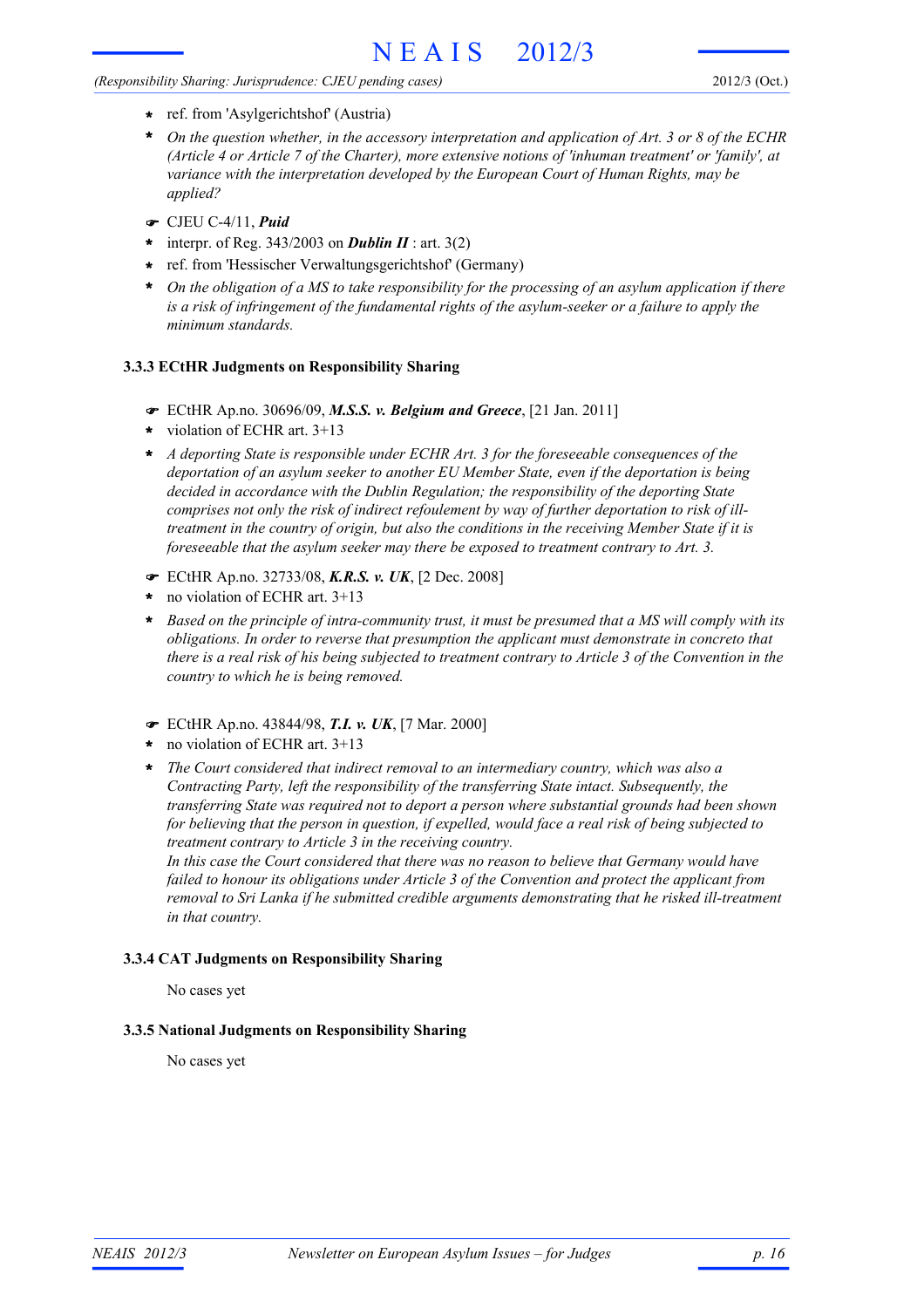## **4 Reception Conditions**

*4.1 Reception Conditions: Adopted Measures*

#### **Decision 573/2007**

*European Refugee Fund (2008-2013)*

- OJ 2007 L 144/1 **\***
- amended by Decision 458/2010 (OJ 2010 L 129/1) **\***

#### **Council Decision 2004/904**

*Refugee Fund (2005-2010)*

OJ 2004 L 381/52 **\***

# **Directive 2003/9**

*Reception Conditions*

- OJ 2003 L 31/18 **IRL opt out IRL opt out IRL opt out IRL opt out IRL opt out** \* OJ 2003 L 31/18
- CJEU C-179/11, *CIMADE & GISTI* [27 Sep. 2012]

## **Decision 2000/596**

*European Refugee Fund (2000-2004)*

OJ 2000 L 252/12 **\***

#### **ECHR art. 3 (reception)**

*European Convention for the Protection of Human Rights and Fundamental Freedoms and its Protocols*

*4.2 Reception Conditions: Proposed Measures*

#### **Decision**

*Amendment of Refugee Fund*

- COM (2009) 456, 2 Sep. 2009 UK opt in **\***
- EP first-reading vote, May 2010; Council discussions restarted, spring 2011; EP/Council deal, Feb. **\*** 2012; first reading position adopted by Council, 8 Mar. 2012;

# **Amendment**

*Reception Directive*

- \* COM (2008) 815, Dec. 2008 UK, IRL opt out
- 
- **\*** UK and Ireland opt out; amended text proposed by Commission, June 2011 (COM (2011) 320)

### *4.3 Reception Conditions: Jurisprudence*

#### **4.3.1 CJEU Judgments on Reception Conditions**

- CJEU C-179/11, *CIMADE & GISTI*, [27 Sep. 2012]
- interpr. of Dir. 2003/9 on *Reception Conditions* **\***
- ref. from 'Conseil d'État' (France) **\***
- *1. A MS in receipt of an application for asylum is obliged to grant the minimum conditions for reception of asylum seekers laid down in Directive 2003/9 even to an asylum seeker in respect of whom it decides, under Dublin II, to call upon another MS, as the MS responsible for examining his application for asylum, to take charge of or take back that applicant.* **\***
	- *2. The obligation on a MS in receipt of an application for asylum to grant the minimum reception*

*New*